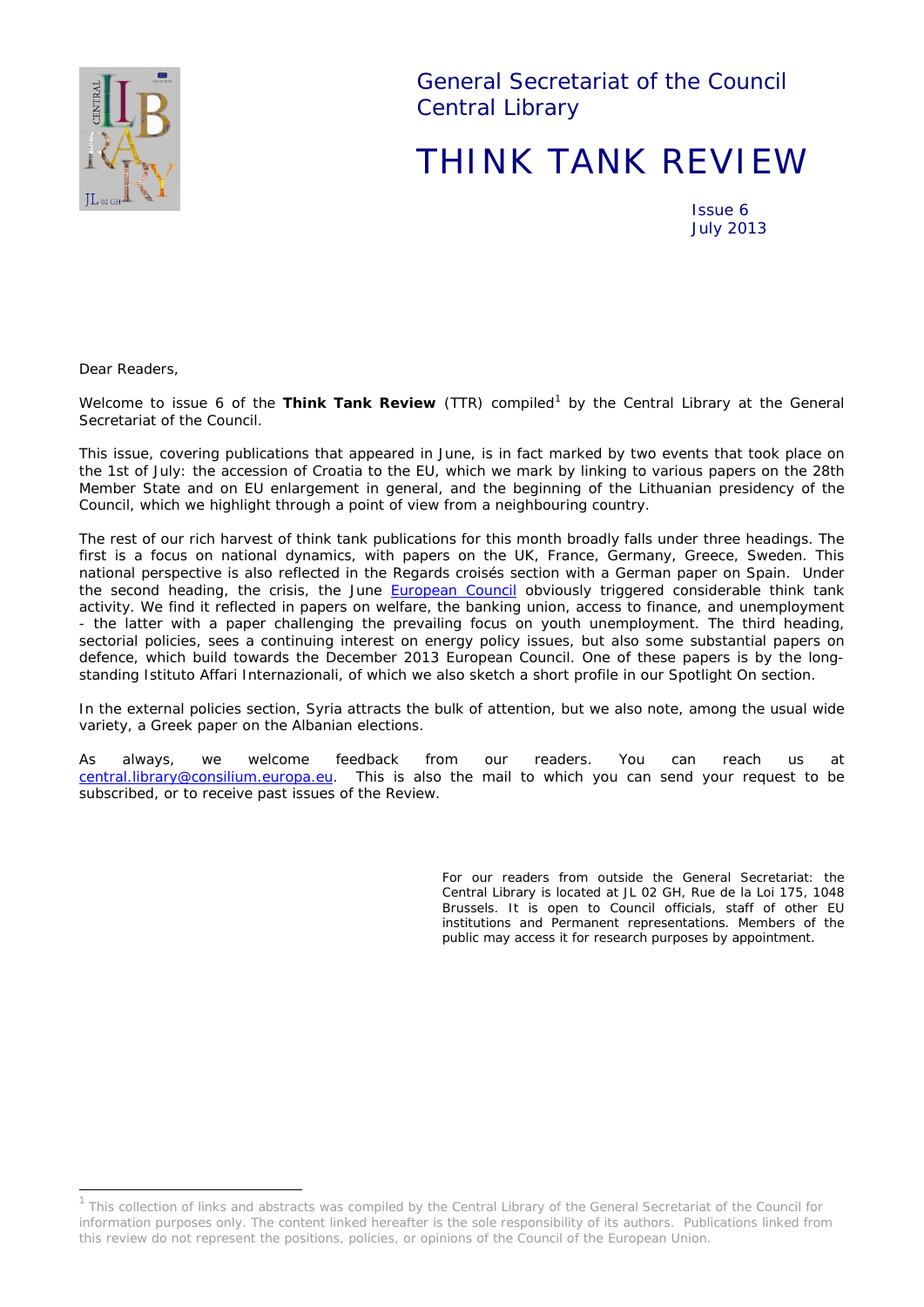# **[EUROPEAN POLITICS AND INSTITUTIONS](#page-4-0)**

| FRIEDRICH EBERT STIFTUNG                                                     |
|------------------------------------------------------------------------------|
| Dreimal Regimewechsel für Europa: im Süden, in Brüssel, in Deutschland -     |
|                                                                              |
| THE LISBON COUNCIL                                                           |
| Economic Intelligence: The 27-28 June 2013 European Council 5                |
| INSTITUT EUROPÉEN DES RELATIONS INTERNATIONALES                              |
| Cartographier l'improbable. L'Union européenne sans la Grande-Bretagne et la |
|                                                                              |
| PETERSON INSTITUTE FOR INTERNATIONAL ECONOMICS                               |
| FONDATION ROBERT SCHUMAN                                                     |
|                                                                              |
| REAL INSTITUTO ELCANO                                                        |
|                                                                              |
| SWEDISH INSTITUTE FOR EUROPEAN POLICY STUDIES                                |
|                                                                              |
| NOTRE EUROPE - JACQUES DELORS INSTITUTE                                      |
|                                                                              |
| <b>FONDATION ROBERT SCHUMAN</b>                                              |
|                                                                              |
| Istituto Affari Internazionali - IAI                                         |
| ISTITUTO AFFARI INTERNAZIONALI                                               |
|                                                                              |
| CLINGENDAEL                                                                  |
| Why the EU is not promoting effective multilateralism. On a fundamental      |
| THE HERITAGE FOUNDATION                                                      |
| EU Defence Integration: Undermining NATO, Transatlantic Relations,           |
|                                                                              |
| RESEARCH INSTITUTE OF THE FINNISH ECONOMY                                    |
| Convergence, income distribution, and the economic crisis in Europe  8       |
| <b>BRUEGEL</b>                                                               |
| Bank versus non-bank credit in the United States, Europe and China 8         |
|                                                                              |
| THE GERMAN MARSHALL FUND OF THE UNITED STATES                                |
| A Silver Lining? Why Recent Reforms in Greece Warrant Cautious Optimism  8   |
| KIEL INSTITUTE FOR THE WORLD ECONOMY                                         |
|                                                                              |
| SWEDISH INSTITUTE FOR EUROPEAN POLICY STUDIES                                |
|                                                                              |
| THE LISBON COUNCIL                                                           |
| Lessons from Three Years of Euro-Area Crisis Fighting: Getting It Right      |
| THE INSTITUTE OF INTERNATIONAL AND EUROPEAN AFFAIRS                          |
|                                                                              |
| <b>CEPS</b>                                                                  |
| Unemployment is the scourge, not youth unemployment per se - The misguided   |
|                                                                              |
| THE POLISH INSTITUTE OF INTERNATIONAL AFFAIRS                                |
| Lithuania at the Helm of the EU: Regional Cooperation on the Rise  10        |
| INSTITUT FRANÇAIS DES RELATIONS INTERNATIONALES                              |
|                                                                              |
| STIFTUNG WISSENSCHAFT UND POLITIK                                            |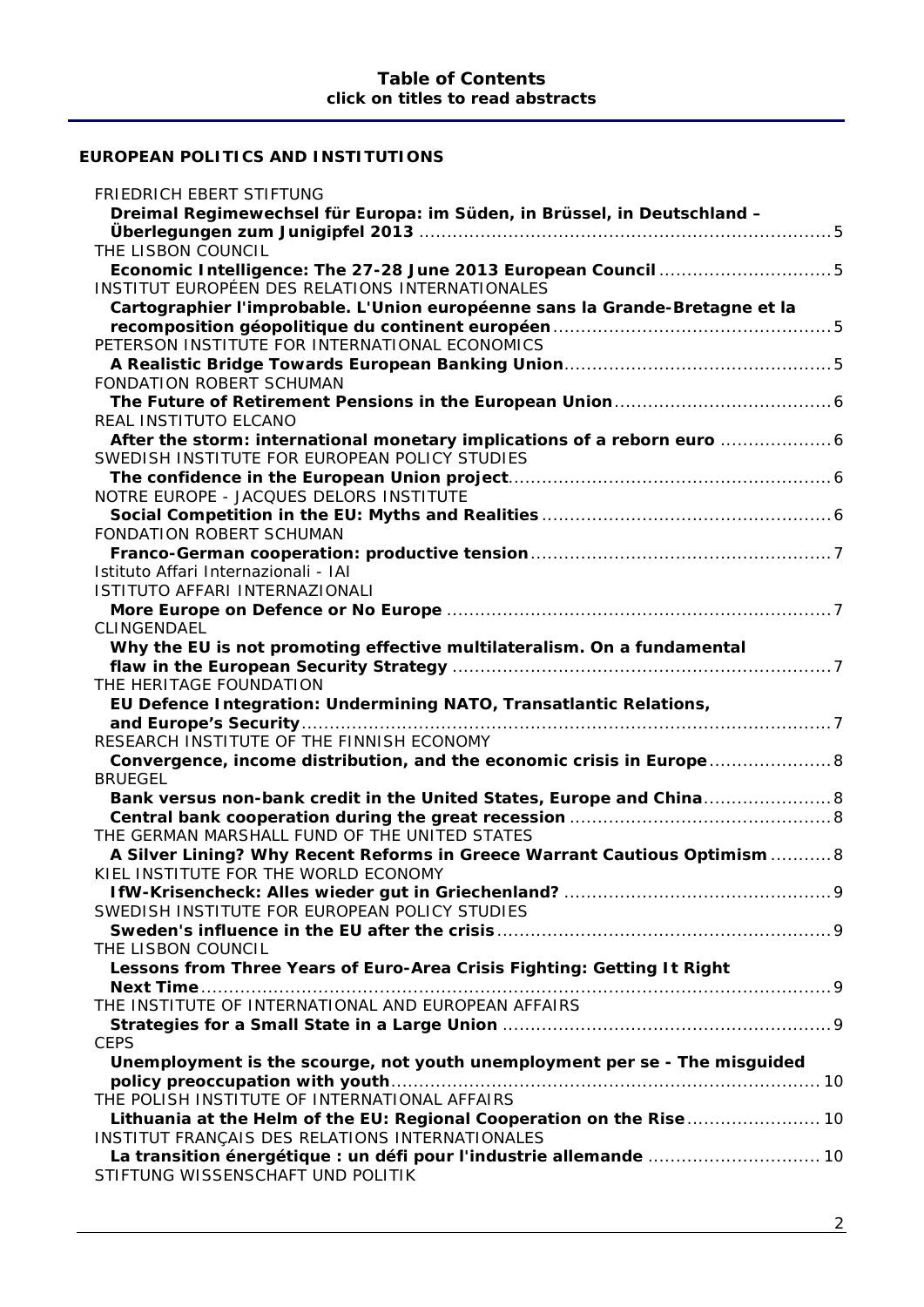| of Scientific Policy Advice, Political Preferences, and Rising Emissions  10                                             |
|--------------------------------------------------------------------------------------------------------------------------|
|                                                                                                                          |
| THE INSTITUTE OF INTERNATIONAL AND EUROPEAN AFFAIRS                                                                      |
| A New Wave of European Climate and Energy Policy: Towards a 2030                                                         |
|                                                                                                                          |
| Living within our Means: Water and Resource Efficiency in the EU 11                                                      |
| <b>FRIENDS OF EUROPE</b>                                                                                                 |
| EU's internal energy market: Tough decisions and a daunting agenda  11                                                   |
| INSTITUTE FOR PUBLIC POLICY RESEARCH                                                                                     |
| Running on empty? Why the UK needs Europe for affordable and secure energy  11<br>CENTRE FOR EASTERN STUDIES             |
|                                                                                                                          |
| <b>CEPS</b>                                                                                                              |
| Deploying the Energy Incentive: Reinforcing EU Integration in                                                            |
|                                                                                                                          |
| STIFTUNG WISSENSCHAFT UND POLITIK                                                                                        |
| Energy Efficiency Policy in Russia: Scope for EU-Russia Cooperation  12                                                  |
| Pathways to Low Carbon Transport in the EU - From Possibility to Reality  12                                             |
|                                                                                                                          |
| <b>SPECIAL FOCUS: Croatia and enlargement</b>                                                                            |
|                                                                                                                          |
| <b>CEPS</b>                                                                                                              |
|                                                                                                                          |
| FONDATION ROBERT SCHUMAN                                                                                                 |
| Croatia's accession to the European Union: thoughts for Europe at a crossroads13                                         |
| HELLENIC FOUNDATION FOR EUROPEAN & FOREIGN POLICY                                                                        |
| Croatia's Odyssey: The Path and Prospects of a new EU Member  13                                                         |
| SWEDISH INSTITUTE FOR EUROPEAN POLICY STUDIES                                                                            |
| Enlarging the European Union and deepening its fundamental rights protection 13<br><b>INSTITUTE FOR EUROPEAN STUDIES</b> |
|                                                                                                                          |
|                                                                                                                          |
| <b>EXTERNAL RELATIONS</b>                                                                                                |
|                                                                                                                          |
|                                                                                                                          |
| <b>IEMED / EUROMESCO</b>                                                                                                 |
|                                                                                                                          |
| <b>FRIDE</b>                                                                                                             |
|                                                                                                                          |
| INSTITUT FÜR EUROPÄISCHE POLITIK                                                                                         |
| Conditionality and election performance within the framework of the European                                             |
| Neighbourhood Policy - the case study of the 2012 and 2013 elections in                                                  |
|                                                                                                                          |
| FRIEDRICH EBERT STIFTUNG                                                                                                 |
| Our responsibility does not end at the EU's borders : for a committed European                                           |
|                                                                                                                          |
| STIFTUNG WISSENSCHAFT UND POLITIK                                                                                        |
| Trade Agreement with Side-Effects? European Union and United States to                                                   |
|                                                                                                                          |
| MADARIAGA                                                                                                                |
| From a Destabilising Commercial Atlanticism to a Strategic US-EU-China                                                   |
| BERTELSMANN STIFTUNG                                                                                                     |
| Transatlantic Trade and Investment Partnership (TTIP). Who benefits from                                                 |
|                                                                                                                          |
| THE FINNISH INSTITUTE OF INTERNATIONAL AFFAIRS                                                                           |
| Russia as an international actor: The view from Europe and the US 17                                                     |
| INSTITUTE FOR SECURITY & DEVELOPMENT POLICY                                                                              |
| The Threat of Russian Criminal Money: Reassessing EU Anti-Money Laundering                                               |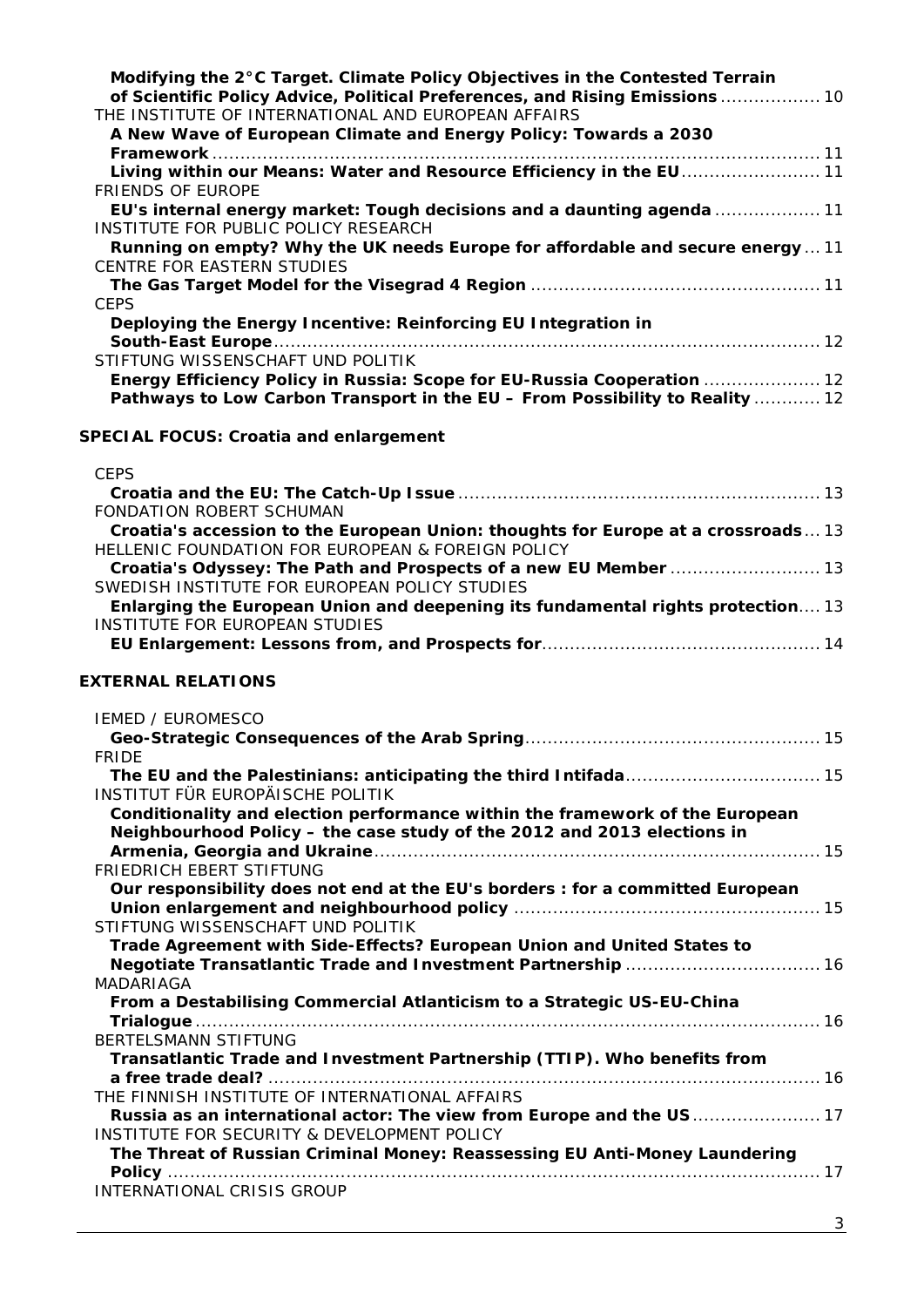| THE POLISH INSTITUTE OF INTERNATIONAL AFFAIRS                                   |
|---------------------------------------------------------------------------------|
| Regionalism in East Asia: A Bumpy Road to Asian Integration  17                 |
| <b>FRIENDS OF FUROPE</b>                                                        |
|                                                                                 |
| HELLENIC FOUNDATION FOR EUROPEAN & FOREIGN POLICY                               |
|                                                                                 |
| ISTITUTO AFFARI INTERNAZIONALI                                                  |
| An Uncertain Road to Peace: Domestic and Regional Challenges in the             |
|                                                                                 |
| ISTITUTO AFFARI INTERNAZIONALI                                                  |
|                                                                                 |
| The Syrian File. The Role of the Opposition in a Multi-Layered Conflict  19     |
| STIFTUNG WISSENSCHAFT UND POLITIK                                               |
|                                                                                 |
| INTERNATIONAL CRISIS GROUP                                                      |
|                                                                                 |
| INSTITUT FRANÇAIS DES RELATIONS INTERNATIONALES                                 |
| France and the Fight against Terrorism in the Sahel. The History of a Difficult |
|                                                                                 |
| INSTITUT DE RELATIONS INTERNATIONALES ET STRATÉGIQUES                           |
| Afghanistan : de l'opportunité et des dangers de « dialoguer » avec les         |
|                                                                                 |
|                                                                                 |
| <b>REGARDS CROISÉS</b>                                                          |

| STIFTUNG WISSENSCHAFT UND POLITIK |  |
|-----------------------------------|--|
|                                   |  |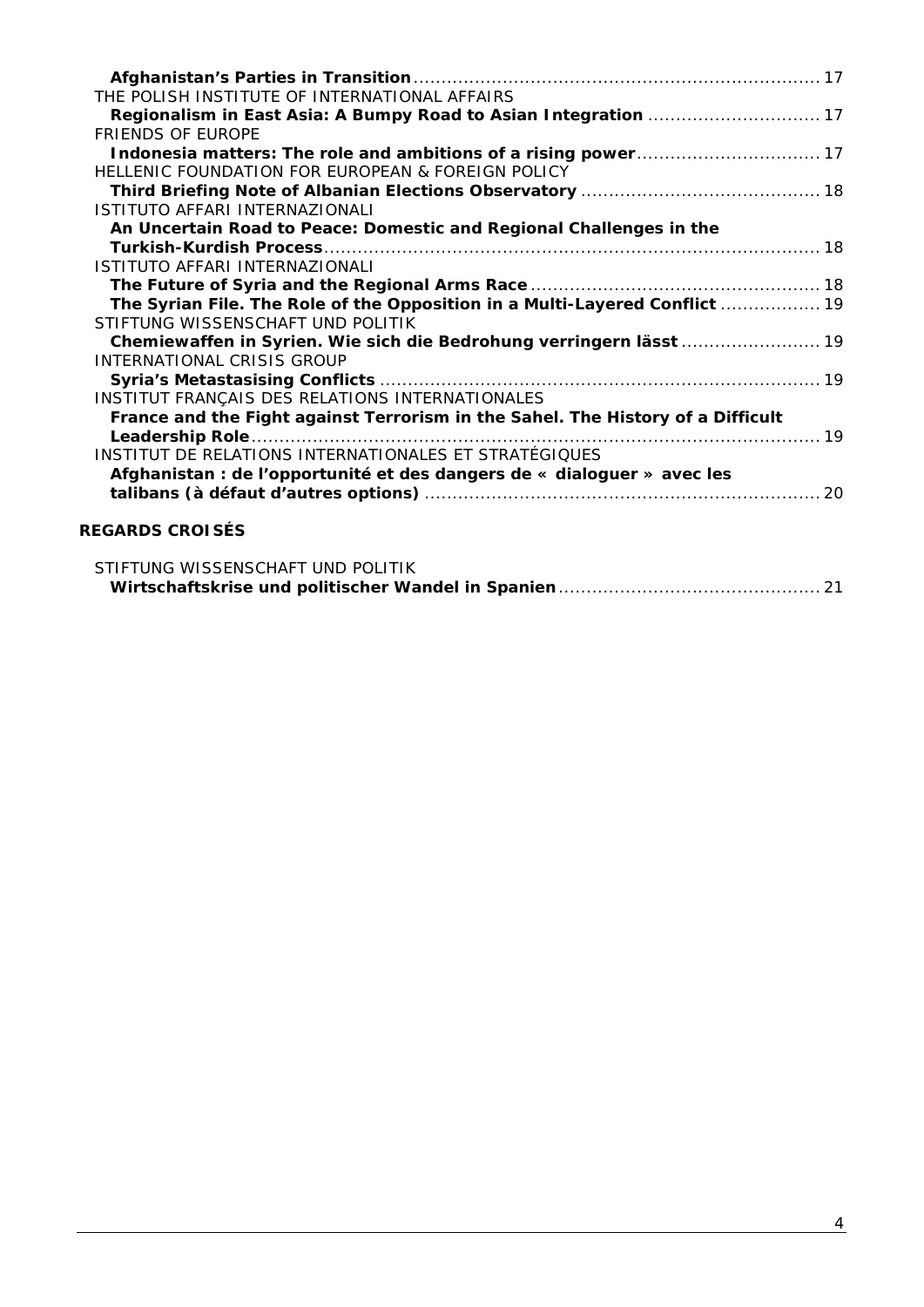#### <span id="page-4-0"></span>*27-28 June 2013 European Council*

<span id="page-4-2"></span><span id="page-4-1"></span>FRIEDRICH EBERT STIFTUNG **Dreimal Regimewechsel für Europa: im Süden, in Brüssel, in Deutschland – Überlegungen zum Junigipfel 2013** by Karl Aiginger June 2013 [link to the article](http://library.fes.de/pdf-files/wiso/10099.pdf) *(in German)*

In this paper for the Ebert Stiftung, one of Germany's state-funded, party-political foundations, professor Aiginger from the Austrian Institut für Wirtschaftsforschung argues for a rebalancing of growth and austerity measures. New policy vision should apply, in his view, both in the EU institutions, in Southern Europe, and in the more competitive countries in the North. While a long term restructuring - if not a write off - of debt in crisis-stricken countries should be considered, he argues, Germany should allow wages to increase at least in line with productivity. Further policy insights along these lines are being developed in the project "WWW for Europe. Welfare-Wealth-Growth" [\(http://www.foreurope.eu/\)](http://www.foreurope.eu/) coordinated by prof. Aiginger.

<span id="page-4-4"></span><span id="page-4-3"></span>THE LISBON COUNCIL **Economic Intelligence: The 27-28 June 2013 European Council**  by Alessandro Leipold 25 June 2013 [link to the preview,](http://www.lisboncouncil.net/publication/publication/97-economic-intelligence-the-27-28-june-2013-european-council.html) [link to the post-Summit](http://www.lisboncouncil.net/publication/publication/98-economic-intelligence-the-27-28-june-2013-european-council-post-summit-analysis.html)

Ahead of the European Council, the first of these two papers investigates key issues facing European policymakers as they meet to tackle youth unemployment, access to finance, bankingsector stability and economic growth. Author Alessandro Leipold makes three recommendations for solving them. In the second document, he offers an up-to-the-minute analysis of the principal achievements and conclusions.

#### <span id="page-4-5"></span>INSTITUT EUROPÉEN DES RELATIONS INTERNATIONALES

<span id="page-4-6"></span>**Cartographier l'improbable. L'Union européenne sans la Grande-Bretagne et la recomposition géopolitique du continent européen** 

by Franck Debié 7 June 2013 [link to the article](http://www.ieri.be/sites/default/files/filefield/news/Cartographier%20l) *(in French)*

An exercise in geopolitical science fiction trying to chart conditions and consequences of a Brexit scenario, which would have to be negotiated under article 50 of the Lisbon Treaty. The UK should then also conclude free-trade agreements with the EU and with the US. The City, argues to author, would develop into an off-shore financial platform, and more British activism in fora such as the NATO and G8 should be expected.

#### *European Banking Union*

<span id="page-4-8"></span><span id="page-4-7"></span>PETERSON INSTITUTE FOR INTERNATIONAL ECONOMICS **A Realistic Bridge Towards European Banking Union** by Nicolas Véron June 2013 [link to the article,](http://www.iie.com/publications/pb/pb13-17.pdf) alternative link at [BRUEGEL](http://www.bruegel.org/publications/publication-detail/publication/783-a-realistic-bridge-towards-european-banking-union/)

New obstacles to the European banking union have emerged over the last year, but a successful transition remains necessary and possible, this paper says. The ECB gains supervisory authority over most of Europe's banking system in late 2014, but first there must be a rigorous balance sheet assessment that is likely to trigger significant bank restructuring, for which preparation has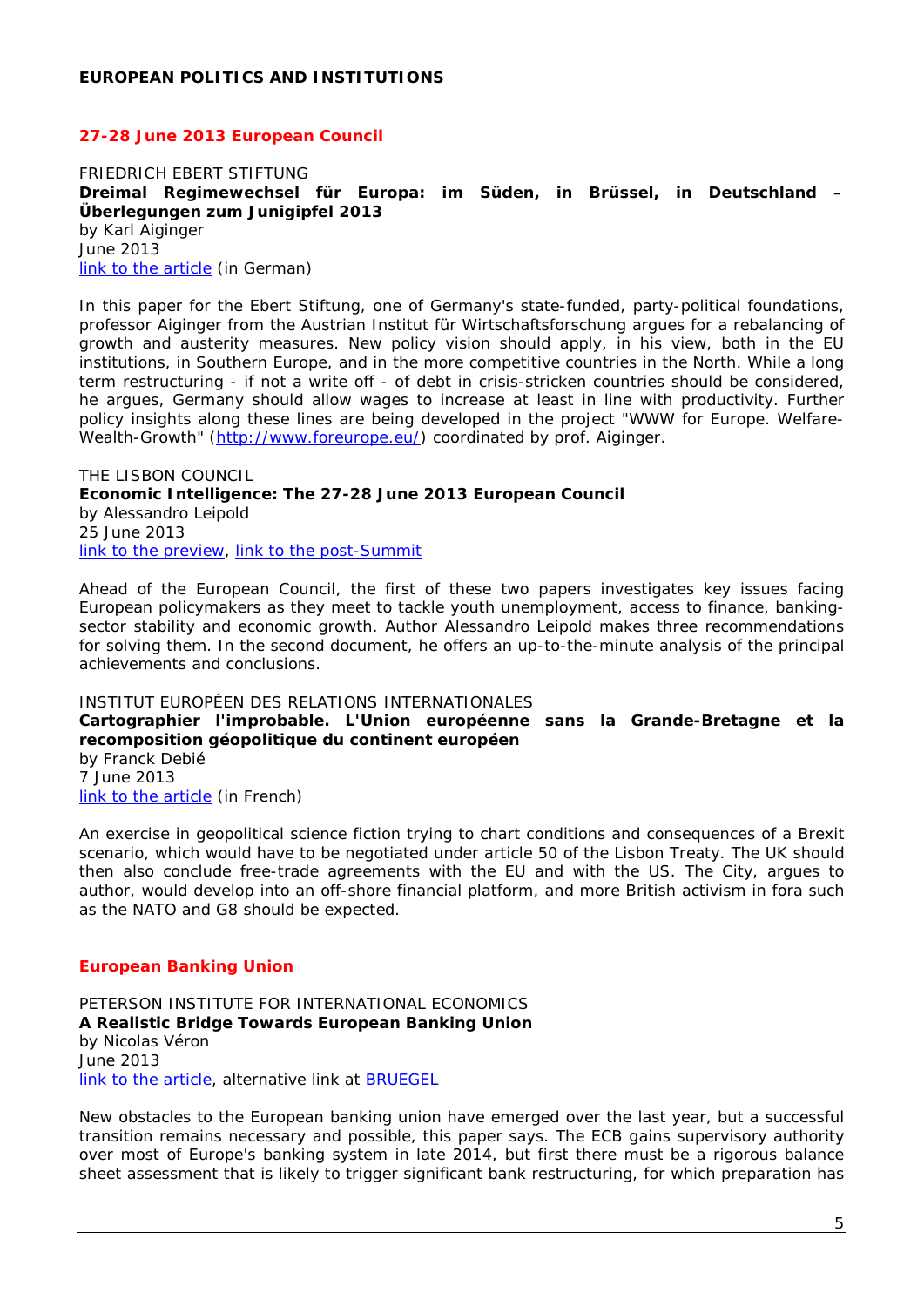not started, according to the author. This step will be more consequential than current discussions about a bank resolution directive and bank recapitalization by the ESM.

<span id="page-5-1"></span><span id="page-5-0"></span>FONDATION ROBERT SCHUMAN **The Future of Retirement Pensions in the European Union** by Florence Legros 10 June 2013 [link to the article](http://www.robert-schuman.eu/en/doc/questions-d-europe/qe-282-en.pdf) *(available in English and French)*

Over 10 years ago, the "open coordination method" was introduced to launch a process whereby the various national retirement systems would draw closer together. However, "it has to be admitted that the retirement systems in Europe still differ greatly in the way they function and in terms of their financial situation in spite of forecasts of an ageing population," this paper says. An in-depth reform of the retirement systems in Europe is needed, and this will probably have to start with changes in behaviour.

<span id="page-5-2"></span>REAL INSTITUTO ELCANO

<span id="page-5-3"></span>**After the storm: international monetary implications of a reborn euro**  by Federico Steinberg 8 July 2013 link to [the article](http://www.realinstitutoelcano.org/wps/portal/rielcano_eng/Content?WCM_GLOBAL_CONTEXT=/elcano/Elcano_in/Zonas_in/WP13-2013-Steinberg-international-monetary-implications-reborn-euro)

A German joke describes voting as a wolf and a lamb sitting around a table deciding together what's for dinner. To survive, the Eurozone must be reborn and "germanised". But would the Eurozone survive Germanisation? And what kind of rebirth, made by decision makers and decision takers? Would such reborn Eurozone face the challenges not just on the EU level but on the global scale, the authors wonder, harking back to Bretton Woods.

#### *Euroscepticism*

<span id="page-5-5"></span><span id="page-5-4"></span>SWEDISH INSTITUTE FOR EUROPEAN POLICY STUDIES **The confidence in the European Union project** by Gustavsson Sverker June 2013 [link to the article](http://www.sieps.se/sites/default/files/2013_9epa.pdf) *(in Swedish)*

The confidence in the European Union project is waning because distinctions between political and economic liberalism are not clearly defined, Sverker Gustavsson argues in this European Policy Analysis. Political parties, interest groups and opinion-makers should therefore explain the significance of the project and shed light on inconsistencies. Otherwise it will become even more difficult for the citizens to see the added value of EU membership, the author argues.

## *Social competition*

<span id="page-5-7"></span><span id="page-5-6"></span>NOTRE EUROPE - JACQUES DELORS INSTITUTE **Social Competition in the EU: Myths and Realities** by Kristina Maslauskaite 5 June 2013 [link to the article](http://www.eng.notre-europe.eu/media/socialcompetition-maslauskaite-ne-jdi-june13.pdf?pdf=ok)

The debate on social competition, or social dumping, has been getting louder in the recent years due to economic turmoil and high levels of unemployment in many of the member states. Public opinion and politicians are worried that intense competition in the cost of labour between the member states might result in the "race to the bottom" in terms of social standards. This study aims to provide a global analysis of the various existing components of social competition in the EU in order to see whether the differences between member states leave enough space for engaging in a generalised "social dumping".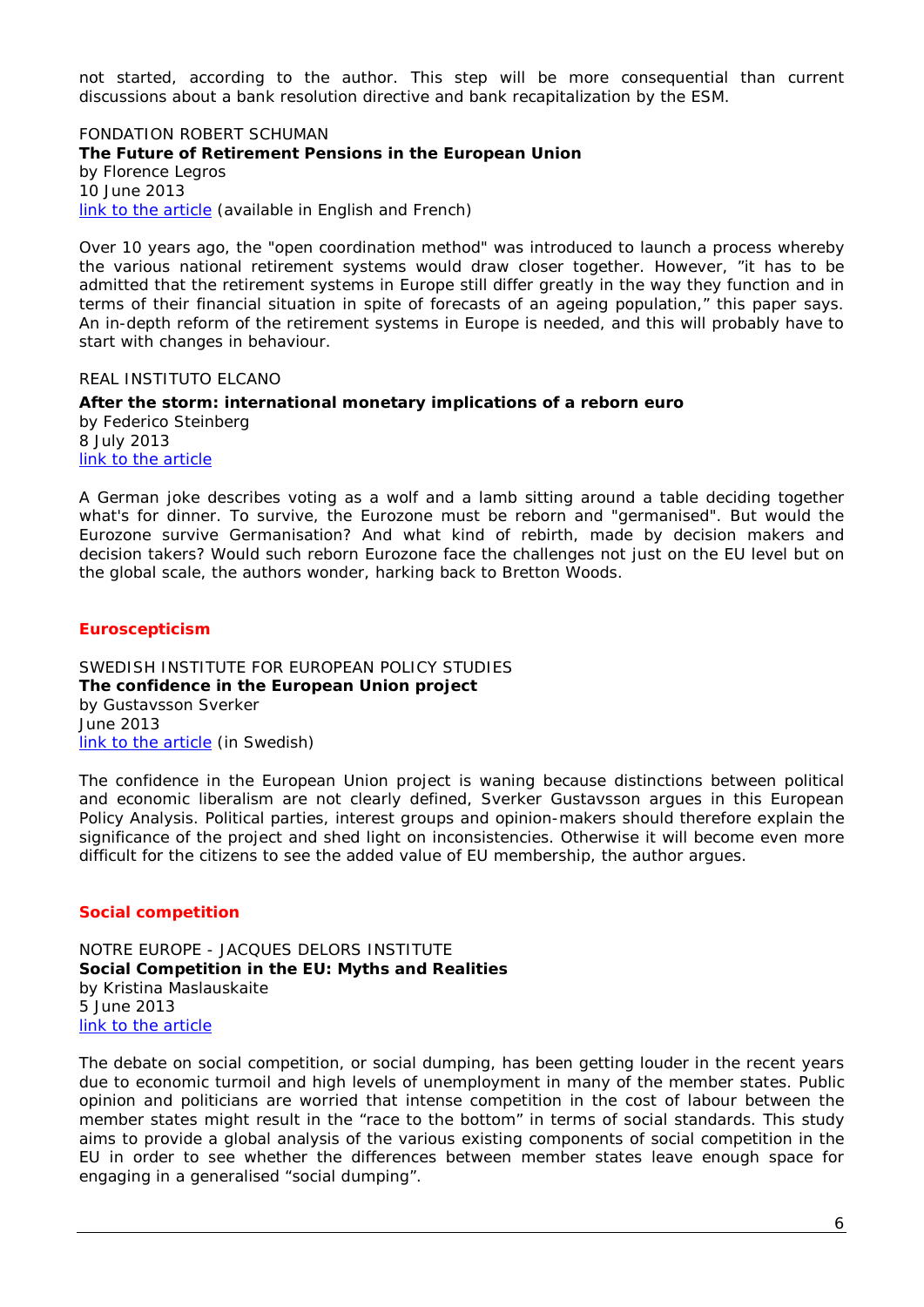## *Franco-German relation*

<span id="page-6-1"></span><span id="page-6-0"></span>FONDATION ROBERT SCHUMAN **Franco-German cooperation: productive tension** by Henrik Uterwedde 3 June 2013 [link to the article](http://www.robert-schuman.eu/en/doc/questions-d-europe/qe-281-en.pdf) *(available in English and French)*

Although the quest for solutions to the eurozone crisis has been interspersed by Franco-German controversies, both governments finally drew closer together and are fostering European compromise, the author of this paper says. National differences, which are inevitable and legitimate in the economic sphere, do not impede vital convergence. Making good use of differences to take Europe forward, is the permanent challenge for the leaders in both countries.

#### *European Defence and Security*

<span id="page-6-3"></span><span id="page-6-2"></span>ISTITUTO AFFARI INTERNAZIONALI **More Europe on Defence or No Europe** edited by Alessandro Marrone e Michele Nones 27 June 2013 [link to the article](http://www.iai.it/pdf/DocIAI/iai1303.pdf) *(in Italian)*

Austerity makes it impossible to maintain the required military capacity at national level; more European integration in defence is the only way forward, argues this paper by the *Istituto* founded by Altiero Spinelli. The paper - meant as input towards the December 2013 European Council - reviews existing plans in, for example, pooling and sharing of resources, dual technologies, joint procurement.

#### <span id="page-6-4"></span>CLINGENDAEL

<span id="page-6-5"></span>**Why the EU is not promoting effective multilateralism. On a fundamental flaw in the European Security Strategy**

by Louise van Schaik and Barend ter Haar June 2013 [link to the article](http://www.clingendael.nl/sites/default/files/Why%20the%20EU%20is%20not%20promoting%20effective%20multilateralism.pdf)

#### **SPOTLIGHT ON…**

[Istituto Affari Internazionali -](http://www.iai.it/content.asp?langid=2&contentid=+409&ritorno=) IAI

The IAI, a not-for-profit organization under Italian Law, was established in Rome in 1965 by Altiero Spinelli, on of the key protagonists of European integration in Italy.

Its around 30 researchers are active in the fields of EU integration, security and defence, neighbourhood, transatlantic relation, the Middle East. IAI organises some 40 conference and workshop yearly and is a member of several research networks at European and global level.

The institute benefits from a standing grant by the Italian foreign ministry.

Apart from a variety of Research Papers and IAI publishes the peer-reviewed quarterly [The International Spectator,](http://www.tandfonline.com/toc/rspe20/48/2) available in print and online from the Central Library.

Although the EU adopted effective multilateralism in 2003 as a core principle of its European Security Strategy, it has accomplished little in this field, mainly because of a fundamental inconsistency in its approach, this paper says. The Strategy obfuscated the fact that promoting effective multilateralism requires active involvement and commitment on the part of the whole government, not just of the Ministries of Foreign Affairs and Defence.

<span id="page-6-7"></span><span id="page-6-6"></span>THE HERITAGE FOUNDATION **EU Defence Integration: Undermining NATO, Transatlantic Relations, and Europe's Security** by Luke Coffey 6 June 2013 [link to the article](http://thf_media.s3.amazonaws.com/2013/pdf/bg2806.pdf)

Far from improving the military capabilities of European countries, the CSDP decouples the US from European security and will ultimately weaken the NATO alliance, this paper argues. US policymakers should watch CSDP developments closely and discourage the EU from deepening defence integration. The consequences would be great, the author argues. It would mean an end to Europe being a serious security actor on the global stage, due to the veto power of the EU's five neutral members, coupled with bureaucratic inertia.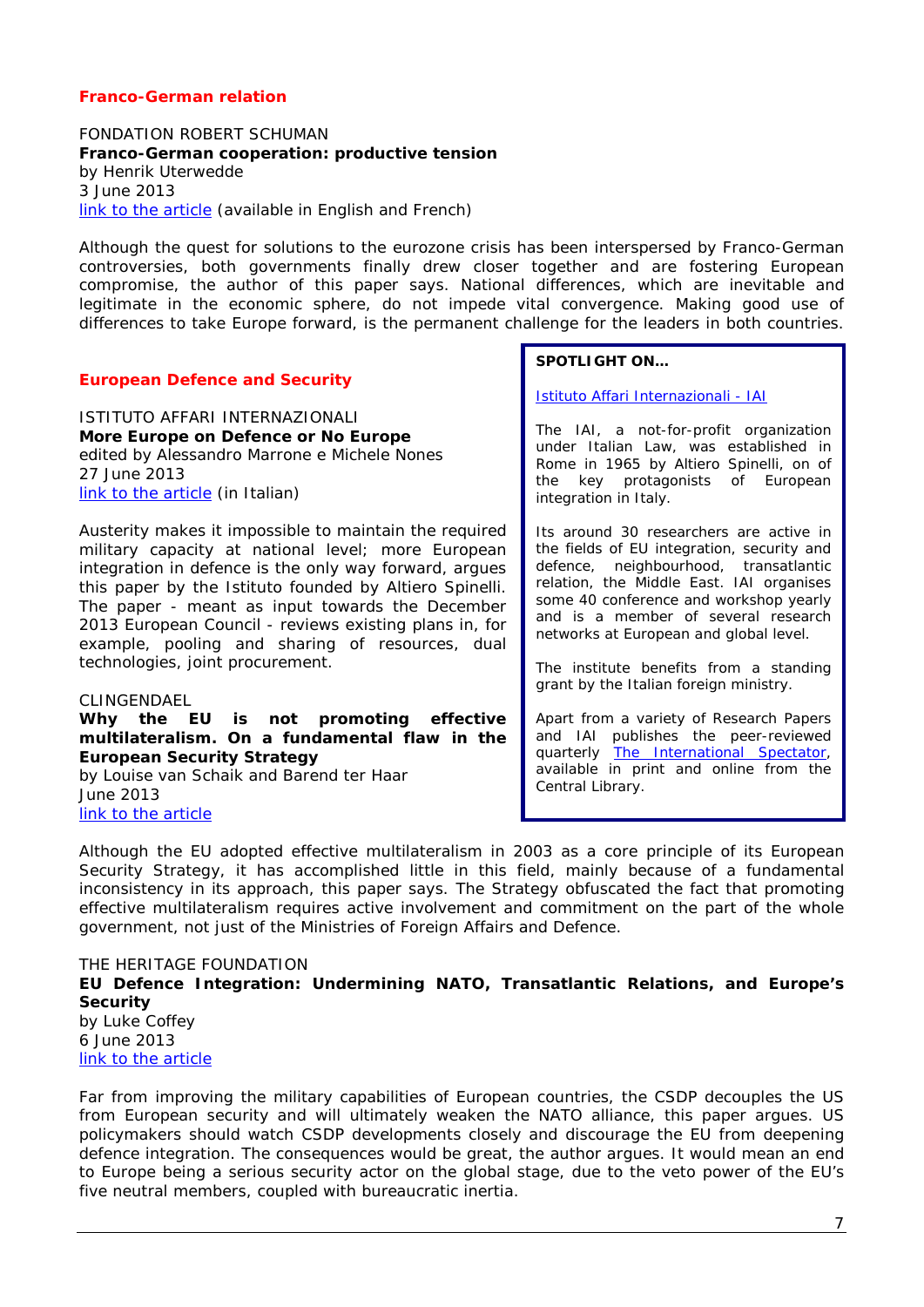## *The Crisis*

<span id="page-7-1"></span><span id="page-7-0"></span>RESEARCH INSTITUTE OF THE FINNISH ECONOMY **Convergence, income distribution, and the economic crisis in Europe** by Ville Kaitila 17 June 2013 [link to the article](http://www.etla.fi/wp-content/uploads/ETLA-Working-Papers-14.pdf)

This paper analyses the convergence of purchasing power adjusted GDP per capita and GDP per hour worked in the EU. It also links the development in income distribution as measured by Gini coefficients to convergence. The Great Recession was an upset for convergence, the paper shows. The largest relative declines have occurred in Cyprus, Greece, Italy, Portugal and Spain. However, the ex-transition countries have mostly continued their catching up.

#### <span id="page-7-2"></span>**BRUEGEL**

<span id="page-7-3"></span>**Bank versus non-bank credit in the United States, Europe and China** by Nicolas Véron 5 June 2013 [link to the article](http://www.bruegel.org/publications/publication-detail/publication/781-bank-versus-non-bank-credit-in-the-united-states-europe-and-china/)

A case study on the effects, or lack thereof, of non-bank credit in the US, Europe and China during the US financial crisis of 2007-09 and the EU financial crisis since 2007. While extensive data on non-bank credit is lacking, hints seem to indicate a beneficial or non-negative effect of such a sector, in limiting the credit-crunch effect of the crisis (US) or easing access to credit (China).

#### <span id="page-7-4"></span>**Central bank cooperation during the great recession**

by Francesco Papadia 20 June 2013 [link to the article](http://www.bruegel.org/publications/publication-detail/publication/782-central-bank-cooperation-during-the-great-recession/)

The "Great Recession" has been the stage where central banks resorted to an unprecedented level of cooperation, going well beyond their traditional remit of domestic intervention in their local currency, in the form of a swap network between central banks in foreign currencies. While effective, such a swap network should remain an ad-hoc arrangement and not be institutionalized, lest impinging on central bank independency and control, this paper argues.

<span id="page-7-6"></span><span id="page-7-5"></span>THE GERMAN MARSHALL FUND OF THE UNITED STATES **A Silver Lining? Why Recent Reforms in Greece Warrant Cautious Optimism** by Jürgen Matthes 4 June 2013 [link to the article](http://www.gmfus.org/wp-content/blogs.dir/1/files_mf/1370291583Matthes_SilverLining_Jun13.pdf)

2012 was a very difficult year for Greece. In spite of a new government and a renewed reform effort, the economy still appears to be shrinking. Recently, however, first signs of a silver lining are appearing on the horizon. The economic sentiment has improved and, upon closer analysis, the total reform record over the past years is considerable, this paper contends. Although the Greek economy still has several obstacles to overcome, the glass actually appears half full rather than half empty.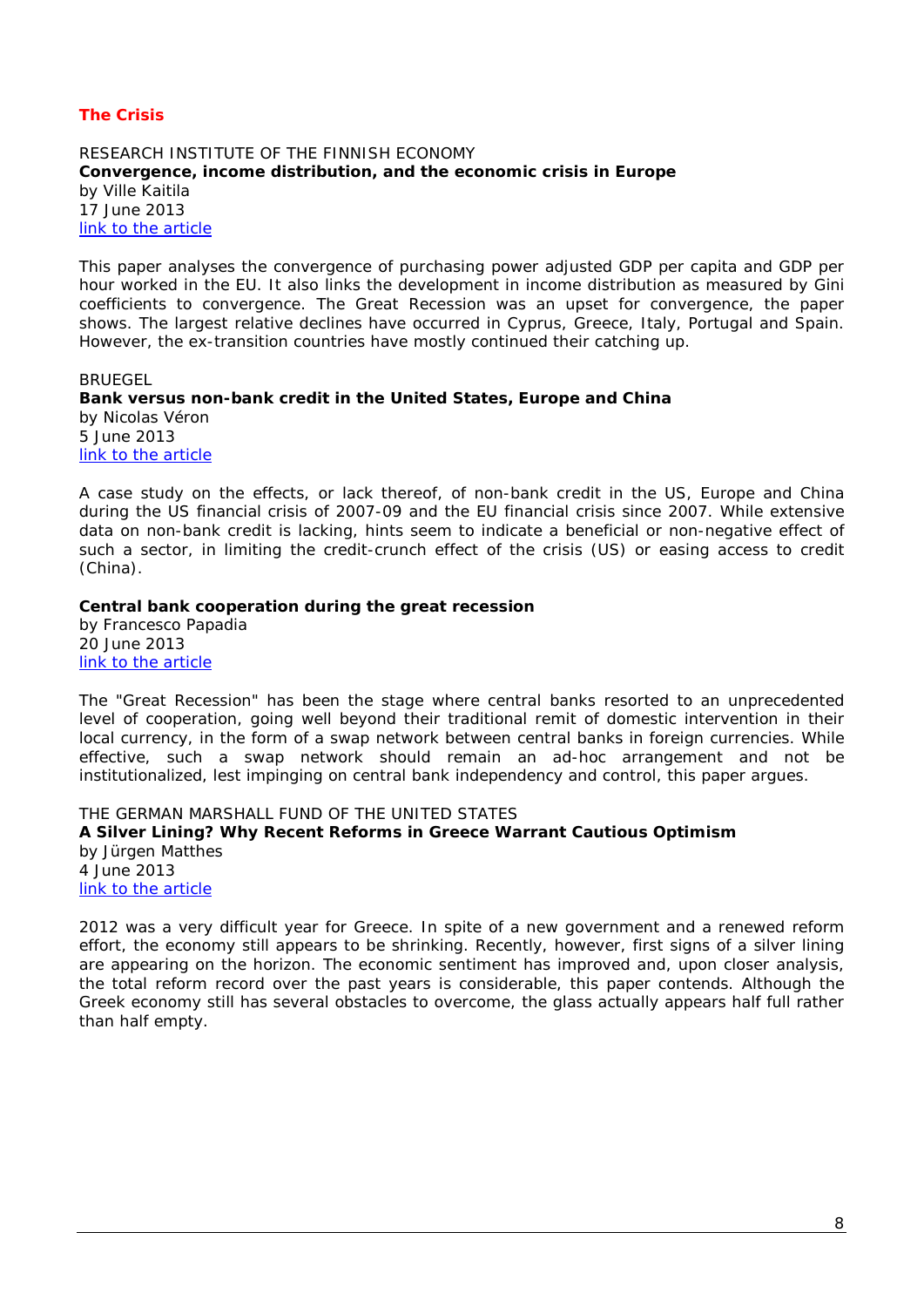#### <span id="page-8-1"></span><span id="page-8-0"></span>KIEL INSTITUTE FOR THE WORLD ECONOMY **IfW-Krisencheck: Alles wieder gut in Griechenland?**  by Klaus Schrader, David Bencek and Claus-Friedrich Laaser June 2013 [link to the article](http://www.ifw-kiel.de/pub/kd/2013/kd522_523.pdf) *(in German)*

The Kiel Institute takes a less optimistic view than other observers on the economic situation in Greece, still under the pressure of debt and unaccomplished reform. To reverse the trend, an entirely new societal model for Greece is needed, breaking with the growth based on creditfuelled domestic demand in the 2000s. Besides an "investment offensive", that should make the country attractive again for foreign (or Greek abroad) investors, a 60-70% cut in nominal debt is also to be considered, according to the authors, as a condition to restore primary surplus. The paper carries in the appendix an overview of structural reforms planned in Greece based on Commission- and other sources.

<span id="page-8-3"></span><span id="page-8-2"></span>SWEDISH INSTITUTE FOR EUROPEAN POLICY STUDIES **Sweden's influence in the EU after the crisis** by Jerneck Magnus June 2013 [link to the article](http://www.sieps.se/sites/default/files/2013_10epa_2_0.pdf) *(in Swedish)*

In this European Policy Analysis, Magnus Jerneck argues that enhanced cooperation between the euro countries presents Sweden with a decisive challenge. According to the author, EU Member States that choose to remain outside the Monetary Union will find it increasingly difficult to exert influence in the EU. The risk of political marginalization is set against supranationality, and autonomy against possibly increased political influence in the Union, he argues.

<span id="page-8-5"></span><span id="page-8-4"></span>THE LISBON COUNCIL **Lessons from Three Years of Euro-Area Crisis Fighting: Getting It Right Next Time**  by Alessandro Leipold 6 June 2013 [link to the article](http://www.lisboncouncil.net/publication/publication/96-lessons-from-three-years-of-euro-area-crisis-fighting-getting-it-right-next-time.html)

As the debate on Europe's crisis fighting strategy deepens with the leak of a critical IMF document pointing to deep flaws in the European decision-making process, the Lisbon Council launches a new policy brief, Lessons from Three Years of Euro-Area Crisis Fighting: Getting It Right Next Time. The policy brief offers a nine-point strategy for improving decision making and fighting the European crisis more effectively.

<span id="page-8-7"></span><span id="page-8-6"></span>THE INSTITUTE OF INTERNATIONAL AND EUROPEAN AFFAIRS **Strategies for a Small State in a Large Union** by Brendan Halligan 4 June 2013 [link to the article](http://www.iiea.com/ftp/Publications/Strategies%20for%20a%20Small%20State%20in%20a%20Large%20Union-Design-Final-compressed.pdf)

This paper formed the basis of a lecture by Brendan Halligan to members of the IIEA on Europe Day. Drawing examples from the experience of Irish politician Garret FitzGerald, it considers the process by which Ireland became a 'psychological insider' within the Union, Ireland's approach to the use of its veto, and the way in which a small state can maximise its role in a large union. The paper presents guiding principles which the author suggests may be of use for decision makers.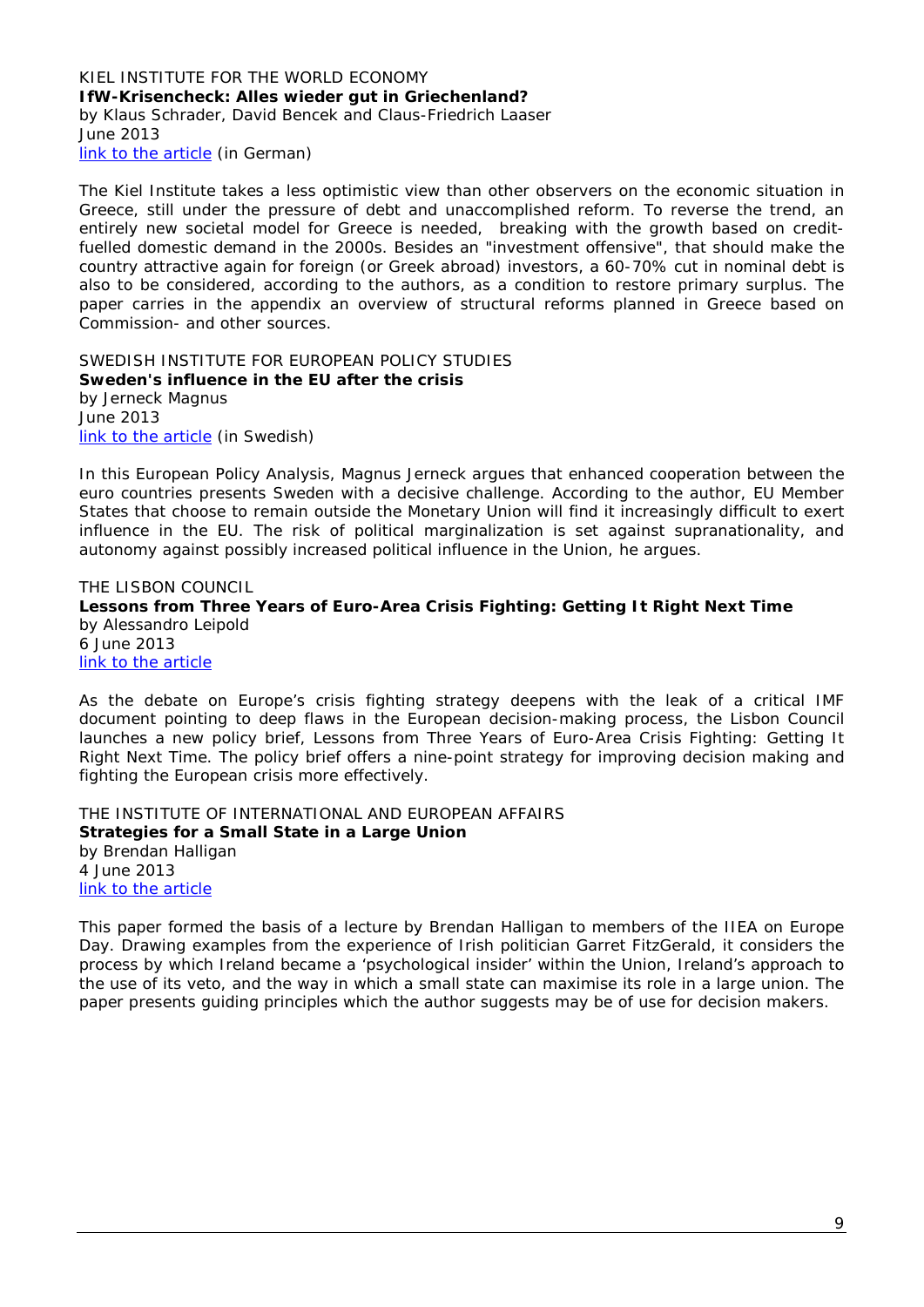#### <span id="page-9-1"></span><span id="page-9-0"></span>**CEPS Unemployment is the scourge, not youth unemployment per se - The misguided policy preoccupation with youth**  by Mikkel Barslund and Daniel Gros 26 June 2013

[link to the article](http://www.ceps.be/ceps/dld/8187/pdf)

Why all the hype on youth unemployment, this paper asks. The general unemployment levels are high but according to the authors of this paper, youth related data do not deviate significantly from that of the general population at large. The authors contend that youth unemployment does not deserve special attention, that little can be done at the EU level, and what is being done is counterproductive at the expense of other age groups.

## *Lithuanian Presidency of the Council*

<span id="page-9-3"></span><span id="page-9-2"></span>THE POLISH INSTITUTE OF INTERNATIONAL AFFAIRS **Lithuania at the Helm of the EU: Regional Cooperation on the Rise** by Kinga Dudzińska and Agata Gostyńska 1 July 2013 [link to the article](http://www.pism.pl/files/?id_plik=14247)

There are expectations that Vilnius will use its six months at the helm of the EU to act as a bridge between the euro "ins" and "outs," as well as between proponents of a growth agenda and those in the austerity camp. There are also hopes that Lithuania will propel the debate on the EMU, Eastern Partnership, Single Market and energy. Warsaw would seem to have much to gain from a Council presidency run in this manner. Yet, Poland's north-eastern neighbour is unlikely to fully meet its potential in these areas. Rather, the contribution of the Lithuanian presidency will be to highlight the growing importance of regional forums in EU affairs, something of importance to Poland and a possible new stimulus for Polish–Lithuanian cooperation.

## *Climate and Energy*

<span id="page-9-5"></span><span id="page-9-4"></span>INSTITUT FRANÇAIS DES RELATIONS INTERNATIONALES **La transition énergétique : un défi pour l'industrie allemande** by Hubertus Bardt June 2013 [link to the article](http://www.ifri.org/downloads/noteducerfa102hbardtvf.pdf) *(in French)*

Having opted for renewable sources to an unprecedented extent, Germany is confronting its industry with several challenges in terms of prices, security of supply, storage and grid development, in a process that could go to the detriment of the more energy-intensive industries. The paper argues that this requires a balanced approach combining the free functioning of markets and regulation. Further integration in the European energy sector is also advisable, especially in electricity.

<span id="page-9-7"></span><span id="page-9-6"></span>STIFTUNG WISSENSCHAFT UND POLITIK **Modifying the 2°C Target. Climate Policy Objectives in the Contested Terrain of Scientific Policy Advice, Political Preferences, and Rising Emissions** by Oliver Geden June 2013 [link to the article](http://www.swp-berlin.org/fileadmin/contents/products/research_papers/2013_RP05_gdn.pdf)

When it comes to climate policy, one of the few points the international community agrees on is the objective of limiting the temperature increase to two degrees Celsius. However, this goal is patently unrealistic, this paper argues. And since a target that is obviously unattainable can fulfil neither a positive symbolic function, nor a productive governance function, the primary target of international climate policy will have to be modified.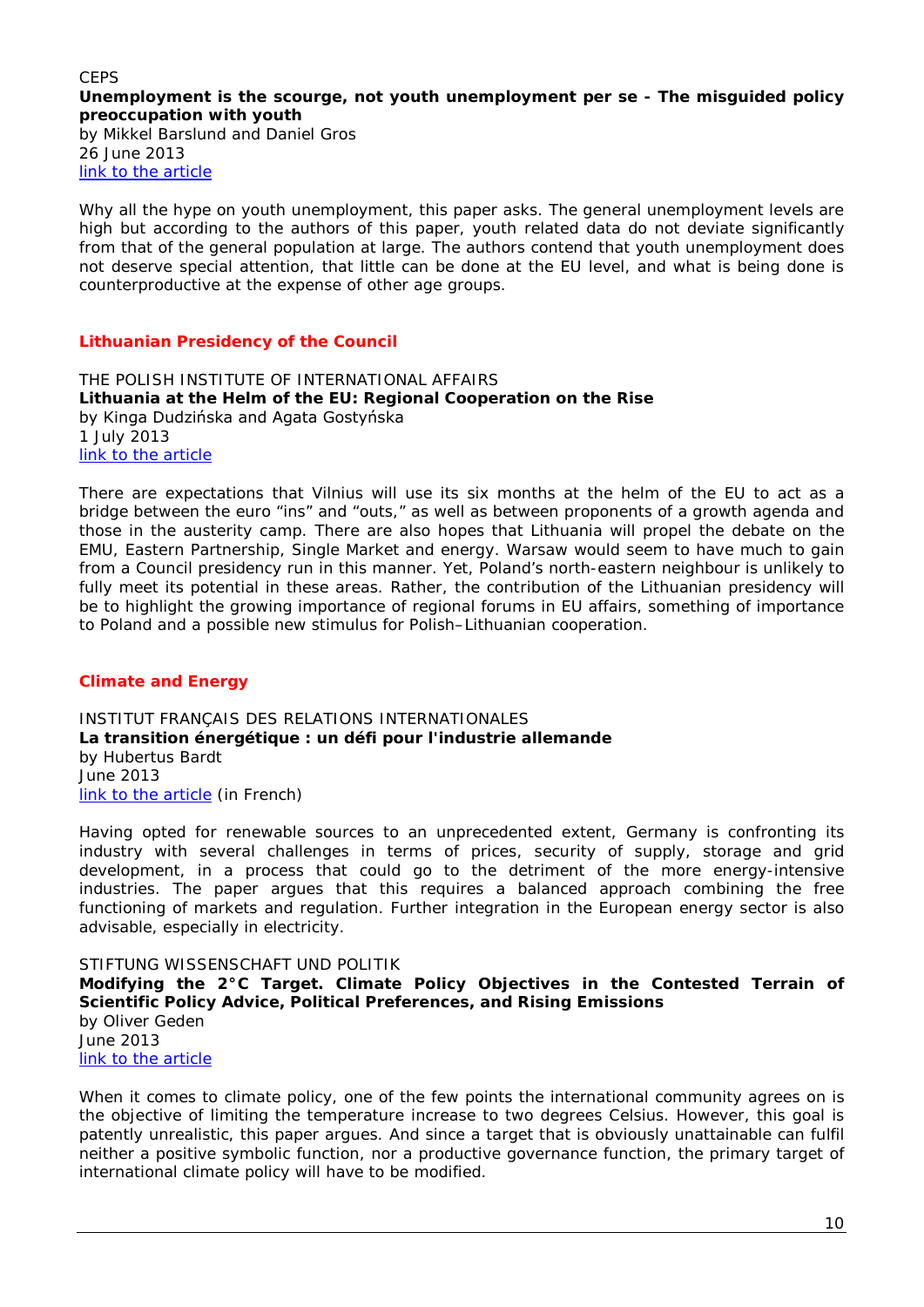#### <span id="page-10-1"></span><span id="page-10-0"></span>THE INSTITUTE OF INTERNATIONAL AND EUROPEAN AFFAIRS **A New Wave of European Climate and Energy Policy: Towards a 2030 Framework** by Gina Hanrahan 11 June 2013 [link to the article](http://www.iiea.com/ftp/environmentnexus%20papers/new-wave_european_climate-policy_energy-iiea_gina_hanrahan.pdf)

This policy brief attempts to provide an understanding of the current debates and to illuminate the key challenges in designing a new wave of European climate policy. It first sets out the current EU energy and climate framework and discusses progress made to date, before going on to outline a range of key challenges in the design of a 2030 framework.

## <span id="page-10-2"></span>**Living within our Means: Water and Resource Efficiency in the EU**

by Ryan Meade 6 June 2013 [link to the article](http://www.iiea.com/ftp/environmentnexus%20papers/water-and-resource-efficiency_iiea_2013_environement-nexus.pdf)

Our current patterns of water use have developed in a context where the full costs of exploiting this vital natural resource were not borne by the users, this paper says. As a result our societies have become dependent on inefficient practices. The paper sets out the European policy context for water efficiency before going on to explore key challenges and opportunities, and asking whether resource efficiency is the right paradigm for sustainable water use.

## <span id="page-10-4"></span><span id="page-10-3"></span>FRIENDS OF EUROPE **EU's internal energy market: Tough decisions and a daunting agenda** 4 June 2013 [link to the article](http://www.friendsofeurope.org/Portals/13/Documents/Discussion%20Papers/FoE_DiscussionPaper_EU_energy_FINAL_WEB.pdf)

The EU has come a long way since the market liberalisation process started, this paper says. Europe in 2013 is no longer a patchwork of different national energy systems, each with its own national company controlling the entire sector. Increasingly integrated markets through independently operated networks make it easier today for new players to enter the market. As the market matures, prices become more faire and more reliable. But completing the internal market is complex, and a lot still needs to be done.

## <span id="page-10-6"></span><span id="page-10-5"></span>INSTITUTE FOR PUBLIC POLICY RESEARCH **Running on empty? Why the UK needs Europe for affordable and secure energy**  by Clare McNeil 24 June 2013 [link to the article](http://www.ippr.org/images/media/files/publication/2013/06/running-on-empty_June2013_10937.pdf)

The UK needs interconnection with Europe to secure its short-term and long-term energy security, this paper says. More widely, greater energy market integration is needed to boost Europe's competitiveness and improve levels of energy security across the continent. This report argues that a single, interconnected energy market in Europe will reduce energy prices for consumers and business and help accommodate an expansion of renewable energy.

<span id="page-10-8"></span><span id="page-10-7"></span>CENTRE FOR EASTERN STUDIES **The Gas Target Model for the Visegrad 4 Region**  by Marka Karpia 19 June 2013 [link to the article](http://www.osw.waw.pl/sites/default/files/THE_GAS_TARGET_MODEL_FOR_THE_VISEGRAD_4_REGION.pdf)

Given the similarity of the Visegrad 4's gas market problems, on the way to implementing the EU Gas Target Model endorsed by the Madrid Gas Regulatory Forum, it makes sense to develop a Visegrad 4 "local" Gas Target Model. Infrastructure investments and interconnection, as well as market concentration, are key to achieve a secure, competitive and functional natural gas market in Central Europe.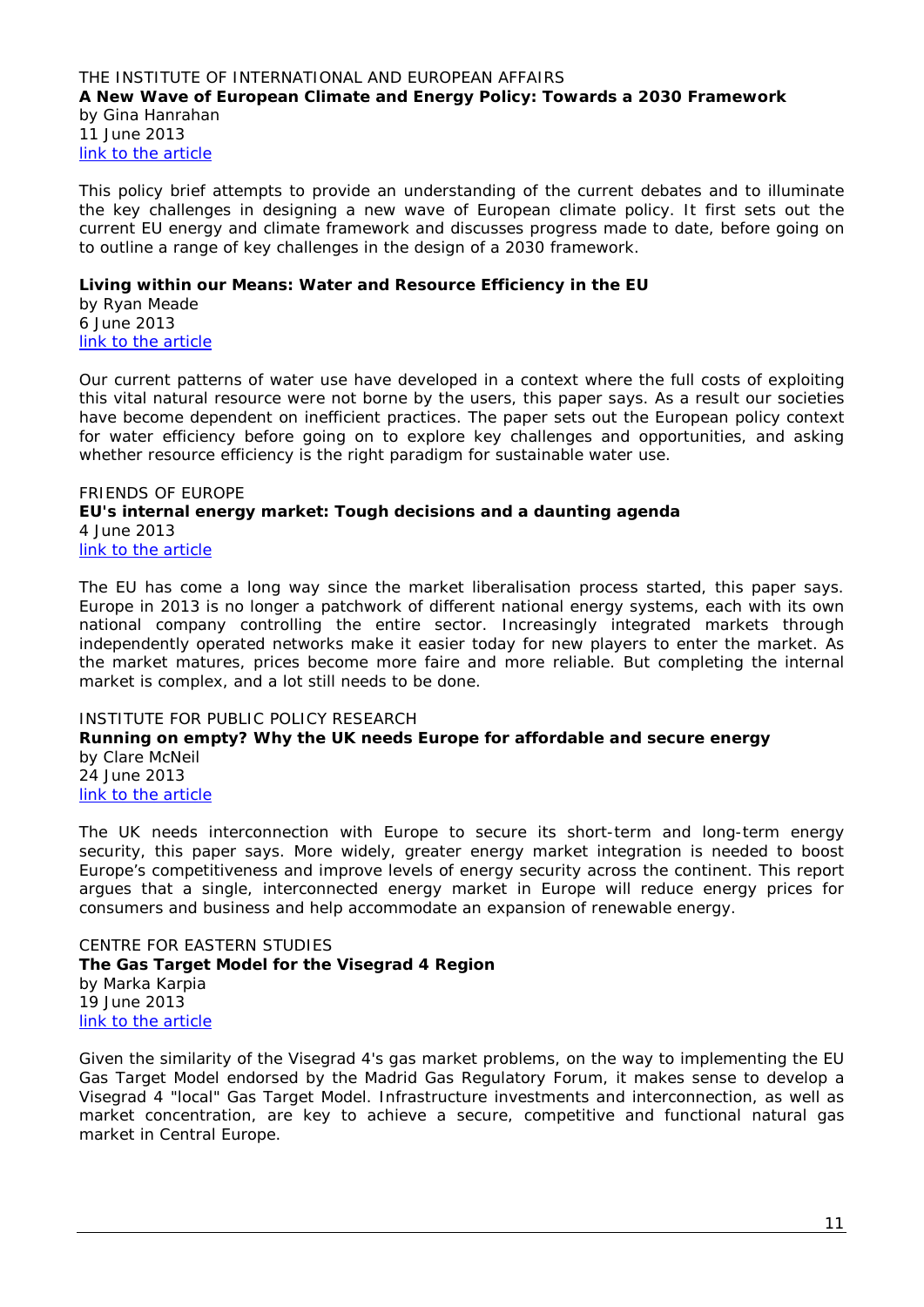## <span id="page-11-1"></span><span id="page-11-0"></span>**CEPS Deploying the Energy Incentive: Reinforcing EU Integration in South-East Europe**  by Alan Riley 8 July 2013 [link to the article](http://www.ceps.be/ceps/dld/8232/pdf)

The author argues that problems with respect to the rule of law and corruption in some southern European states will hinder the efforts to establish a sustainable stable and competitive market in the Energy Community. An EFTA style legal framework (institutions, rules and procedures) is required to further the EU energy acquis, fostering investment and, hopefully, with spill-over effects on domains beyond energy.

#### <span id="page-11-3"></span><span id="page-11-2"></span>STIFTUNG WISSENSCHAFT UND POLITIK **Energy Efficiency Policy in Russia: Scope for EU-Russia Cooperation** by Alexander Gusev June 2013 [link to the article](http://www.swp-berlin.org/fileadmin/contents/products/comments/2013C16_gsv.pdf)

In the mid-term, electricity prices in Russia for both industry and private consumers will continue to rise and will reach EU levels in 2015–2016. Simultaneously, the increase of transmission fees in electricity prices in Russia will further stimulate the development of decentralized generation, which tends to be cheaper than centralized generation. Although these trends open new opportunities for bilateral projects between Russia and the EU, major problems remain in Russia, such as an incomplete legal basis and the prioritizing of administrative methods.

## **CEPS**

<span id="page-11-4"></span>**Pathways to Low Carbon Transport in the EU – From Possibility to Reality** by Arie Bleijenberg, Christian Egenhofer, Arno Behrens, Vasileios Rizos, Monica Alessi 12 June 2013 [link to the article](http://www.ceps.be/ceps/dld/8144/pdf)

The 2050 deadline for 60% target of reduction of greenhouse gas in European transports is ambitious but possible, providing the relative cost are met, today and in the future, this paper argues. On the technological front, it should be targeted through energy efficiency and switching to low carbon fuels; on the regulatory front through setting legal and technical standards to be achieved; and in general through judicious use of incentives.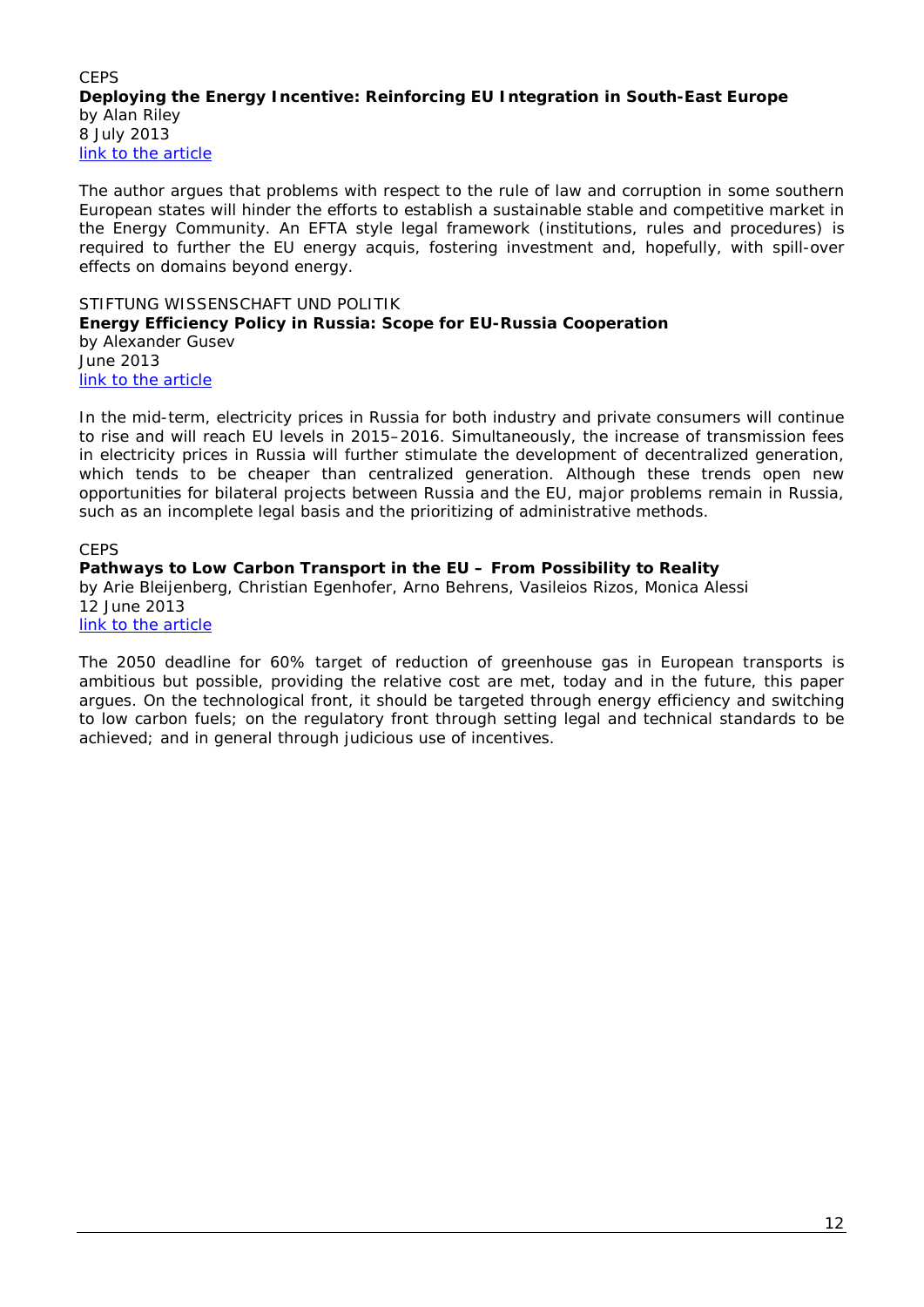## <span id="page-12-0"></span>**SPECIAL FOCUS: Croatia and enlargement**

<span id="page-12-2"></span><span id="page-12-1"></span>**CEPS Croatia and the EU: The Catch-Up Issue**  by Katarina Ott 28 June 2013 [link to the article](http://www.ceps.be/ceps/dld/8210/pdf)

Had the situation been different in the 1990s, with Croatia in a position to start the EU accession process along with Slovenia, it might well have expected to see a transfer of European values by now, such as openness, democracy, the rule of law and respect for individual rights, this paper says. Unfortunately, things did not turn out that way, and today Croatia finds itself with a lot of catching up to do. Although the EU might seem less appealing now than it once was, for Croatia it is still a Union worth joining.

<span id="page-12-4"></span><span id="page-12-3"></span>FONDATION ROBERT SCHUMAN **Croatia's accession to the European Union: thoughts for Europe at a crossroads** by Thibault Boutherin 24 June 2013 [link to the article](http://www.robert-schuman.eu/en/doc/questions-d-europe/qe-283-en.pdf) *(available in English and French)*

Croatia became the 28th Member of the European Union in the 6th enlargement since 1950. It brings with it, this paper says, several interesting elements and it also bears some beneficial messages for the political leaders of both the Union and its States. These are pertinent at a time when there is great doubt about European integration. Croatia's accession confirms the EU's founding principles and reasserts their pertinence, but it also reveals the dangers present in the process and brings them into the context of the Western Balkans' recent past.

<span id="page-12-6"></span><span id="page-12-5"></span>HELLENIC FOUNDATION FOR EUROPEAN & FOREIGN POLICY **Croatia's Odyssey: The Path and Prospects of a new EU Member** by Pavlos Koktsidis 26 June 2013 [link to the article](http://www.eliamep.gr/wp-content/uploads/2013/06/Briefing-Notes_18_June-2013_Pavlos-Koktsidis1.pdf)

Two decades after the end of the Yugoslav wars, and during a time when many in Western Europe grumble about the "reckless" EU enlargement that goes on autopilot, Croatia entered into the European community. Croatia has gone through an often bumpy and exceptionally demanding road in order to adopt standard institutional and administrative reforms, and settled a number of non-acquis issues raised by the European Council.

<span id="page-12-8"></span><span id="page-12-7"></span>SWEDISH INSTITUTE FOR EUROPEAN POLICY STUDIES **Enlarging the European Union and deepening its fundamental rights protection** by Christophe Hillion June 2013 [link to the article](http://www.sieps.se/sites/default/files/2013_11epa.pdf)

Respect for human rights is a value upon which the European Union is founded, and a precondition for an aspirant state to be considered as a candidate for membership. This paper looks back at the development of the fundamental rights discourse in the context of EU enlargement, particularly since the eastern expansion in 2004. The analysis also sheds light on the on-going discussion to find ways to address the discrepancy between the internal and external EU fundamental rights regimes.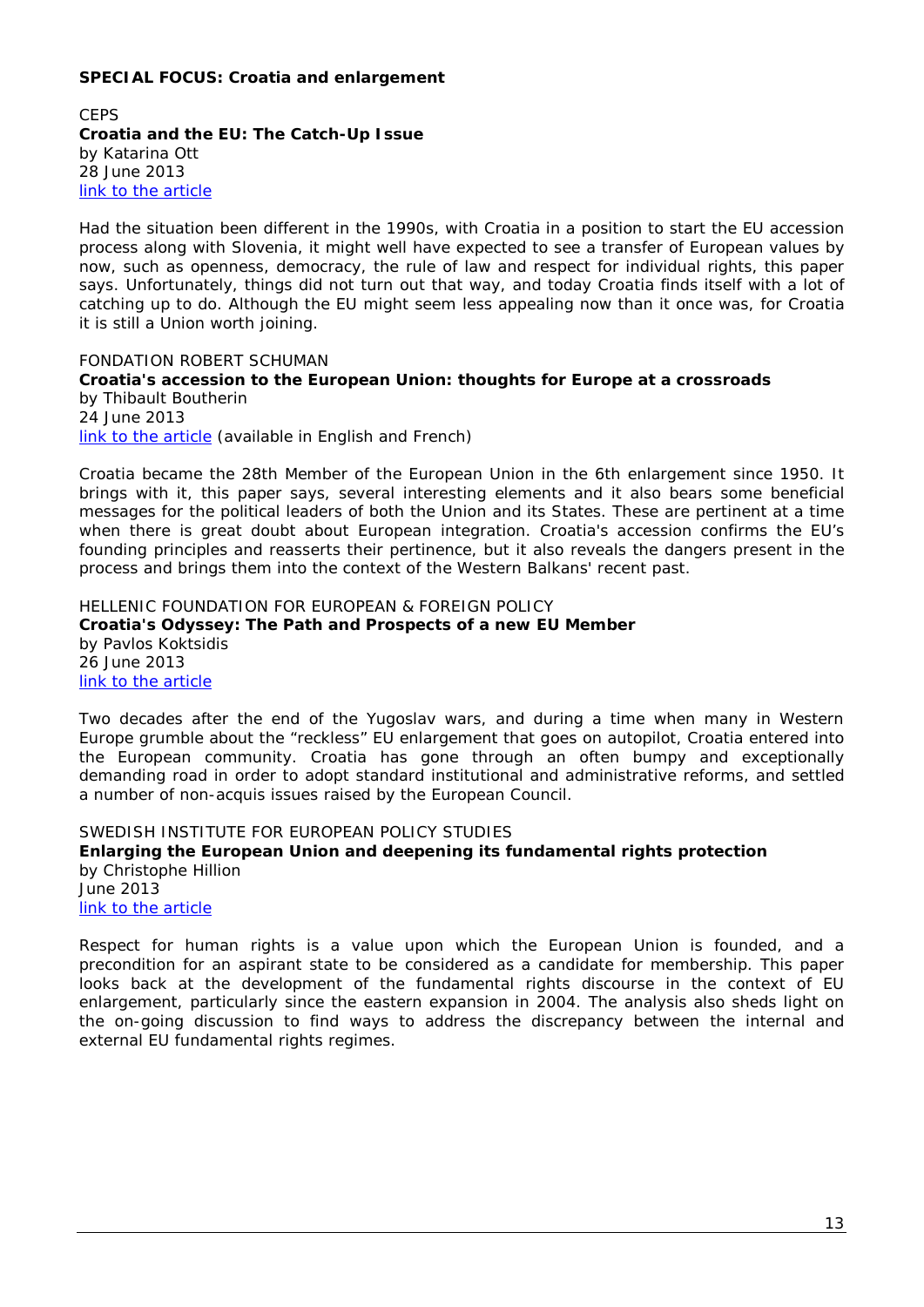# <span id="page-13-0"></span>INSTITUTE FOR EUROPEAN STUDIES **EU Enlargement: Lessons from, and Prospects for**

<span id="page-13-1"></span>by Emmanuel Dalle Mulle, Gerben Wedekind, Inge Depoorter, Thomas Sattich and Tomas Maltby 2013

[link to the article](http://www.ies.be/files/Working%20Paper%20Enlargement%20final.pdf)

Focusing on climate and energy security policy, this paper first reflects upon the impact of the 2004/2007 enlargement on the EU. A reflection on the EU's recent past then follows, with a consideration that predictions of decision- and policy-making gridlock were not realised, that newer member states have proved influential, and that prospective member states cannot be expected to be passive nor impotent. The latter part of this paper evaluates the potential prospects and outcomes of these lessons with regard to future enlargement from within (Scotland and Catalonia), and without (Turkey).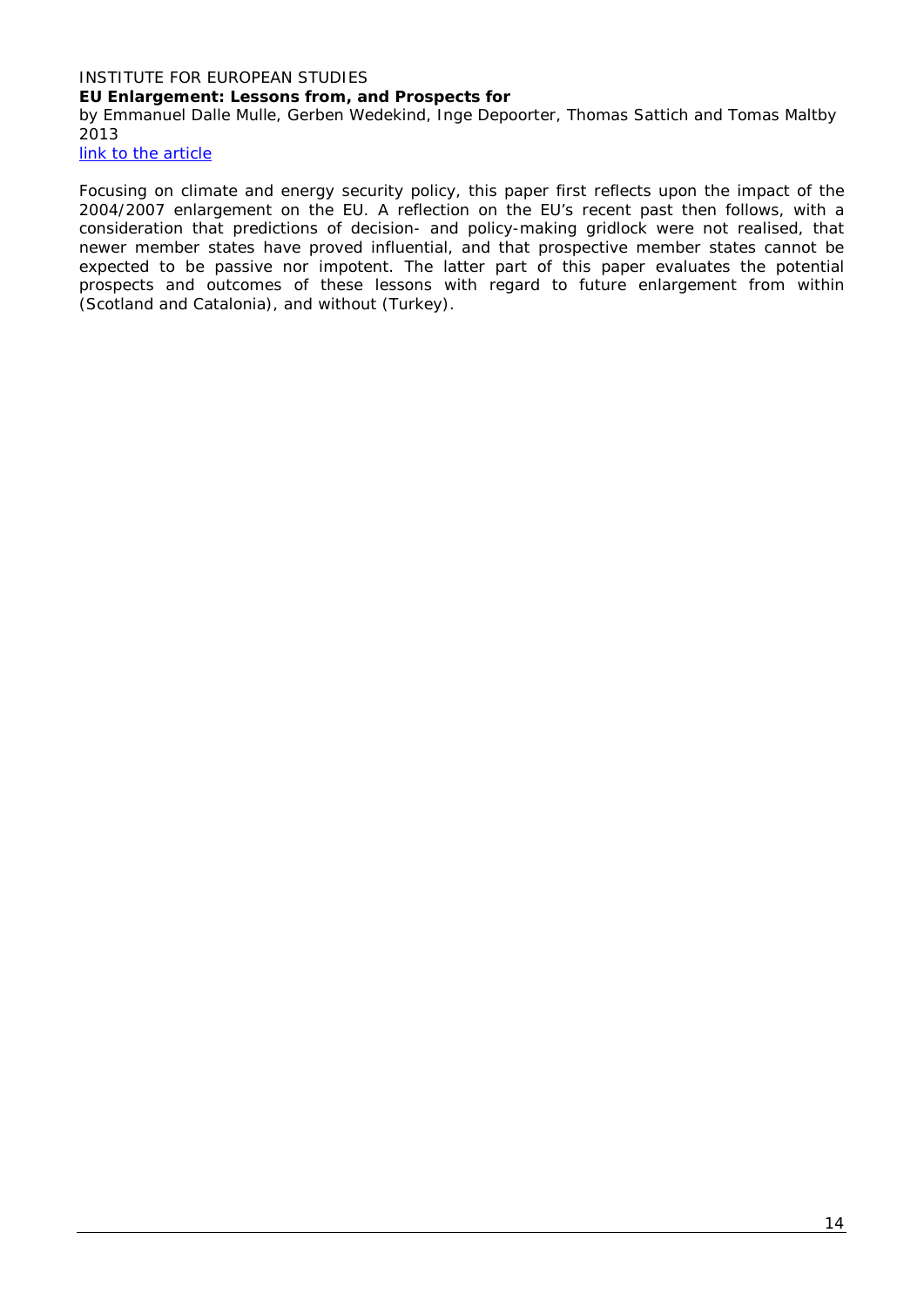## <span id="page-14-0"></span>**EXTERNAL RELATIONS**

## <span id="page-14-1"></span>*Arab Spring*

<span id="page-14-2"></span>IEMED / EUROMESCO **Geo-Strategic Consequences of the Arab Spring**  by Erzsébet Rózsa June 2013 [link to the article](http://www.euromesco.net/images/papers/papersiemed19.pdf)

In this EuroMeSCo Paper, Erzsébet Rózsa argues that the new actors brought to light by the revolutions and the democratisation processes - the "people" and the Islamists - are redefining the geo-strategic landscape of the region. While the "people" struggle to organise into durable political structures, the Islamists lead most of the new governments of the region, thus affecting their international agenda and relations with external powers such as the EU and the US.

<span id="page-14-4"></span><span id="page-14-3"></span>FRIDE **The EU and the Palestinians: anticipating the third Intifada** by Romana Michelon June 2013 [link to the article](http://www.fride.org/download/PB_158_The_EU_and_the_Palestinians.pdf)

Until now, there has been no "Arab spring" for the Palestinians, possibly because of their unique situation with Israel, which is so dissimilar to the rest of the Arab world, this paper says. But while the EU seems oblivious to the possibility of a Palestinian uprising, it shouldn't be, the author argues. EU policy response to the Arab spring turmoil and regime changes at individual state level simply ignores that structural and irreversible changes are at play across the whole Arab world.

#### *European Neighbourhood Policy*

#### <span id="page-14-5"></span>INSTITUT FÜR EUROPÄISCHE POLITIK

<span id="page-14-6"></span>**Conditionality and election performance within the framework of the European Neighbourhood Policy – the case study of the 2012 and 2013 elections in Armenia, Georgia and Ukraine**

by Magdalena Nasieniak and Bogdana Depo June 2013 [link to the article](http://www.iep-berlin.de/fileadmin/website/09_Publikationen/Sonstige/Conditionality_and_Election_Performance_within_the_Framework_of_the_European_Neighbourhood_Policy.pdf)

Recently, the EU brought conditionality to the fore of the reviewed European Neighbourhood Policy. This paper examines the substance and application of conditionality based on the example of the recent elections in the Eastern Partnership countries. The analysis of the EU's response shows stronger conditionality as positive election assessments are rewarded with additional financial assistance and facilitation of the Association Agreements' negotiations.

## <span id="page-14-8"></span><span id="page-14-7"></span>FRIEDRICH EBERT STIFTUNG **Our responsibility does not end at the EU's borders : for a committed European Union enlargement and neighbourhood policy** by several authors

June 2013 [link to the article](http://library.fes.de/pdf-files/id/ipa/10129.pdf)

The EU must develop its external capacity to act, this paper says. In order to achieve this it needs a reinvigorated and responsible policy when dealing with its neighbourhood and with the states involved in the enlargement process. This involves the use of stricter criteria and clearly verifiable progress as well as fairness and the credibility of the EU, especially as regards the countries in the Western Balkans and Turkey.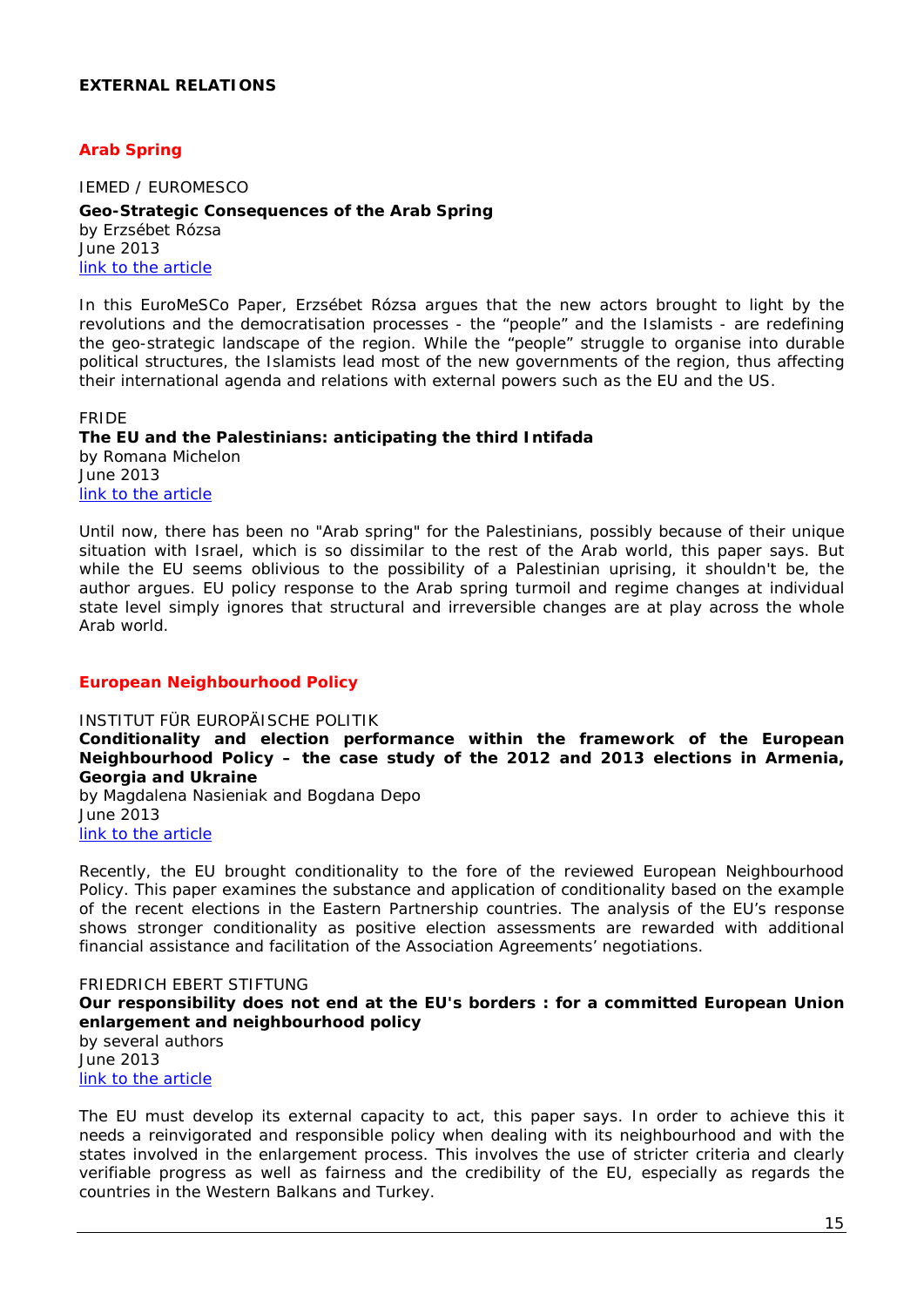## *EU-US trade agreement*

<span id="page-15-1"></span><span id="page-15-0"></span>STIFTUNG WISSENSCHAFT UND POLITIK **Trade Agreement with Side-Effects? European Union and United States to Negotiate Transatlantic Trade and Investment Partnership** by Stormy-Annika Mildner and Claudia Schmucker June 2013 [link to the article](http://www.swp-berlin.org/fileadmin/contents/products/comments/2013C18_mdn_schmucker.pdf)

Negotiations between the EU and the US for a comprehensive Transatlantic Trade and Investment Partnership (TTIP) are not entirely without risks for global trade and the multilateral trading system, this paper says. The talks could tie up a considerable portion of EU and US negotiating capacity and divert attention from the WTO Doha Round, and trade-diverting effects could hurt other trading partners. Such side-effects should be avoided, the writers argue. They also highlight the importance of multilateral trade liberalisation, and stress that the "high road" of international trade policy must remain the WTO.

#### <span id="page-15-2"></span>MADARIAGA

#### <span id="page-15-3"></span>**From a Destabilising Commercial Atlanticism to a Strategic US-EU-China Trialogue** by Pierre Defraigne

June 2013 [link to the article](http://www.madariaga.org/images/madariagapapers/06-june-2013%20-%20defraigne%20-%20from%20a%20destabilising%20commercial%20atlanticism%20to%20a%20strategic%20us-eu-china%20trialogue%20-%20madariaga%20paper.pdf) *(available in English and French)*

The Transatlantic Trade and Investment Partnership (TTIP), put forward from a narrow viewpoint of trade policy, raises crucial issues that have been neglected until now, this paper says. Commissioner Karel de Gucht describes the TTIP as a 'transatlantic internal market' and an editorial writer for Le Monde has called it an 'economic NATO', directed against China's commercial strength. Exposing the scope of these highly political options is the purpose of this paper.

## <span id="page-15-5"></span><span id="page-15-4"></span>BERTELSMANN STIFTUNG **Transatlantic Trade and Investment Partnership (TTIP). Who benefits from a free trade deal?**

by Gabriel Felbermayr, Benedikt Heid and Sybille Lehwald 17 June 2013 [link to the article](http://www.bfna.org/sites/default/files/TTIP-GED%20study%2017June%202013.pdf)

The US and all EU member countries would significantly benefit from a comprehensive Transatlantic Trade and Investment Partnership (TTIP). If it is possible to largely eliminate not only tariffs but also non-tariff trade barriers, real gross domestic product per capita would significantly increase, and new jobs could be created. However, the social welfare gains in this largest free trade zone, with over 800 million inhabitants, would stand in contrast with real income and employment losses in the rest of the world, according to this Ifo Institute study commissioned by the Bertelsmann Foundation.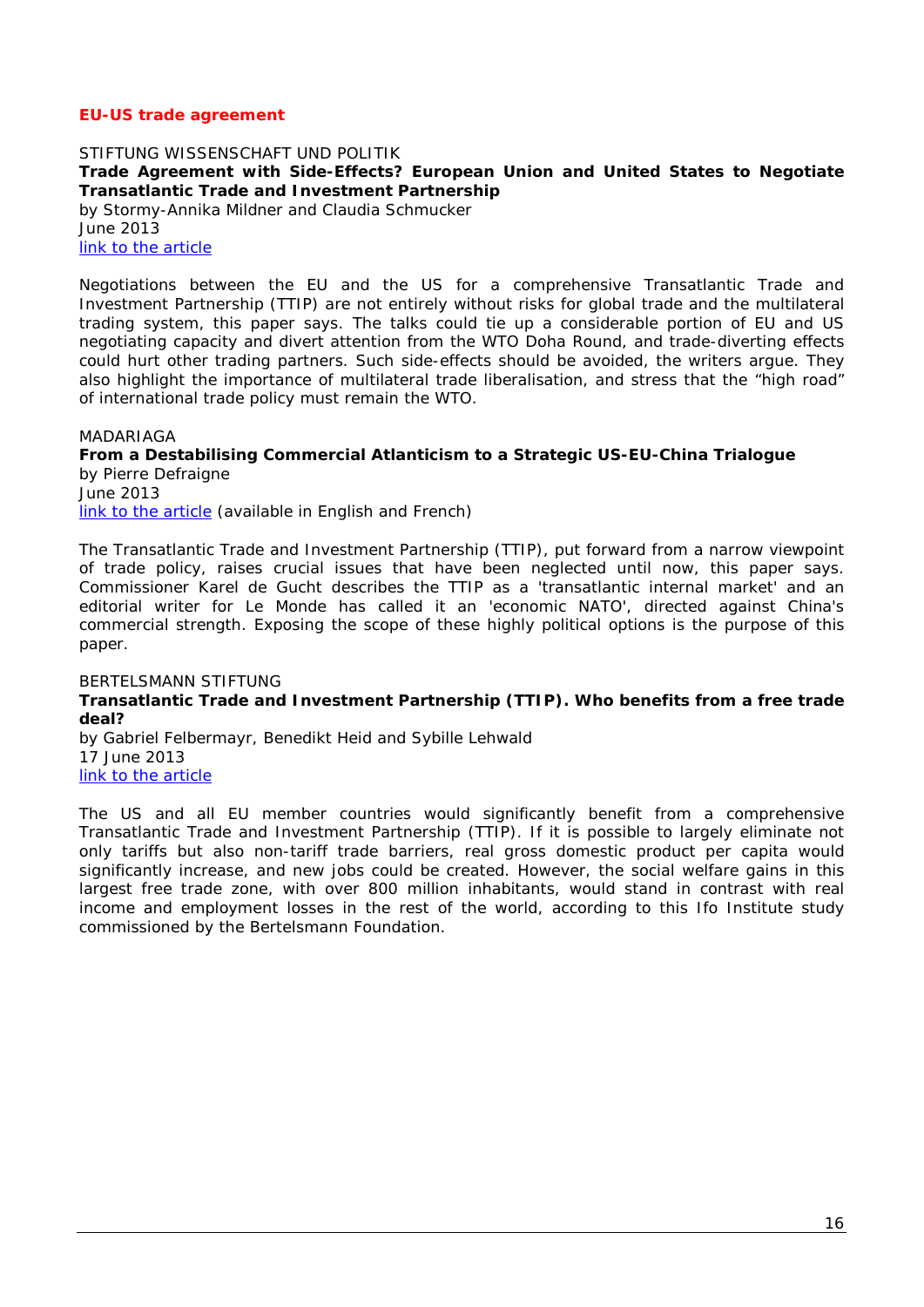## *Russia*

#### <span id="page-16-1"></span><span id="page-16-0"></span>THE FINNISH INSTITUTE OF INTERNATIONAL AFFAIRS **Russia as an international actor: The view from Europe and the US** by Sean P. Roberts 18 June 2013 [link to the article](http://www.fiia.fi/en/publication/344/russia_as_an_international_actor/)

This report examines how the Russian Federation is viewed in a broader context as an actor within the international system? Does Russia play a positive or negative role on the international stage and is Russia viewed as a strategic partner or a strategic competitor by other actors, including the European Union and the United States? The material presented is a symbiosis of opinions and analysis from European and US researchers and practitioners dealing with these questions, gathered during a number of roundtable discussions.

<span id="page-16-2"></span>INSTITUTE FOR SECURITY & DEVELOPMENT POLICY

<span id="page-16-3"></span>**The Threat of Russian Criminal Money: Reassessing EU Anti-Money Laundering Policy** by Walter Kegö and Alexander Georgieff June 2013

[link to the article](http://www.isdp.eu/images/stories/isdp-main-pdf/2013-kego-georgieff-russian-criminal-money.pdf)

Since the early 1990s, Russian criminal networks have plagued the European Union. The spread of organized crime groups from Russia, following the break-up of the Soviet Union, has brought with it increased violence and the rise of illicit networks. However, these organized crime groups thrive precisely because the Eastern European member states of the EU continue to allow the illicit money from these groups to pass through their financial institutions, this paper says.

## *Asia*

<span id="page-16-5"></span><span id="page-16-4"></span>INTERNATIONAL CRISIS GROUP **Afghanistan's Parties in Transition** 26 June 2013 [link to the article](http://www.crisisgroup.org/~/media/Files/asia/south-asia/afghanistan/b141-afghanistans-parties-in-transition.pdf)

This paper builds on earlier Crisis Group reporting on Afghanistan's political parties to provide an overview of their current position and analyse their ability and willingness to shape the transition to the post-Karzai era, after a decade of government efforts to restrict political party functioning. It is based on interviews with political party and other stakeholders in Kabul and four regional centres of Mazar-i-Sharif, Herat, Kandahar and Jalalabad.

<span id="page-16-6"></span>THE POLISH INSTITUTE OF INTERNATIONAL AFFAIRS

#### <span id="page-16-7"></span>**Regionalism in East Asia: A Bumpy Road to Asian Integration**

by Justyna Szczudlik-Tatar 27 June 2013 [link to the article](http://www.pism.pl/files/?id_plik=14176)

The shifting global power centre from the West to the East, China's rise, and the US "pivot" to the Asia-Pacific region have all accelerated the integration processes in East Asia. ASEAN is trying to enhance its internal cooperation and extend it to other, non-ASEAN countries. Simultaneously, in Northeast Asia, despite territorial and historical disputes, China, Japan and South Korea are deepening trilateral cooperation. This paper argues that recent initiatives to deepen economic integration in East Asia are in the EU's interest, offering an opportunity for greater region-to-region cooperation.

<span id="page-16-9"></span><span id="page-16-8"></span>FRIENDS OF EUROPE **Indonesia matters: The role and ambitions of a rising power** by Shada Islam and Patricia Díaz 14 June 2013 [link to the article](http://www.friendsofeurope.org/Portals/13/Documents/Policy_Briefings/FoE_Indonesia_PolicyBriefing_2013.pdf)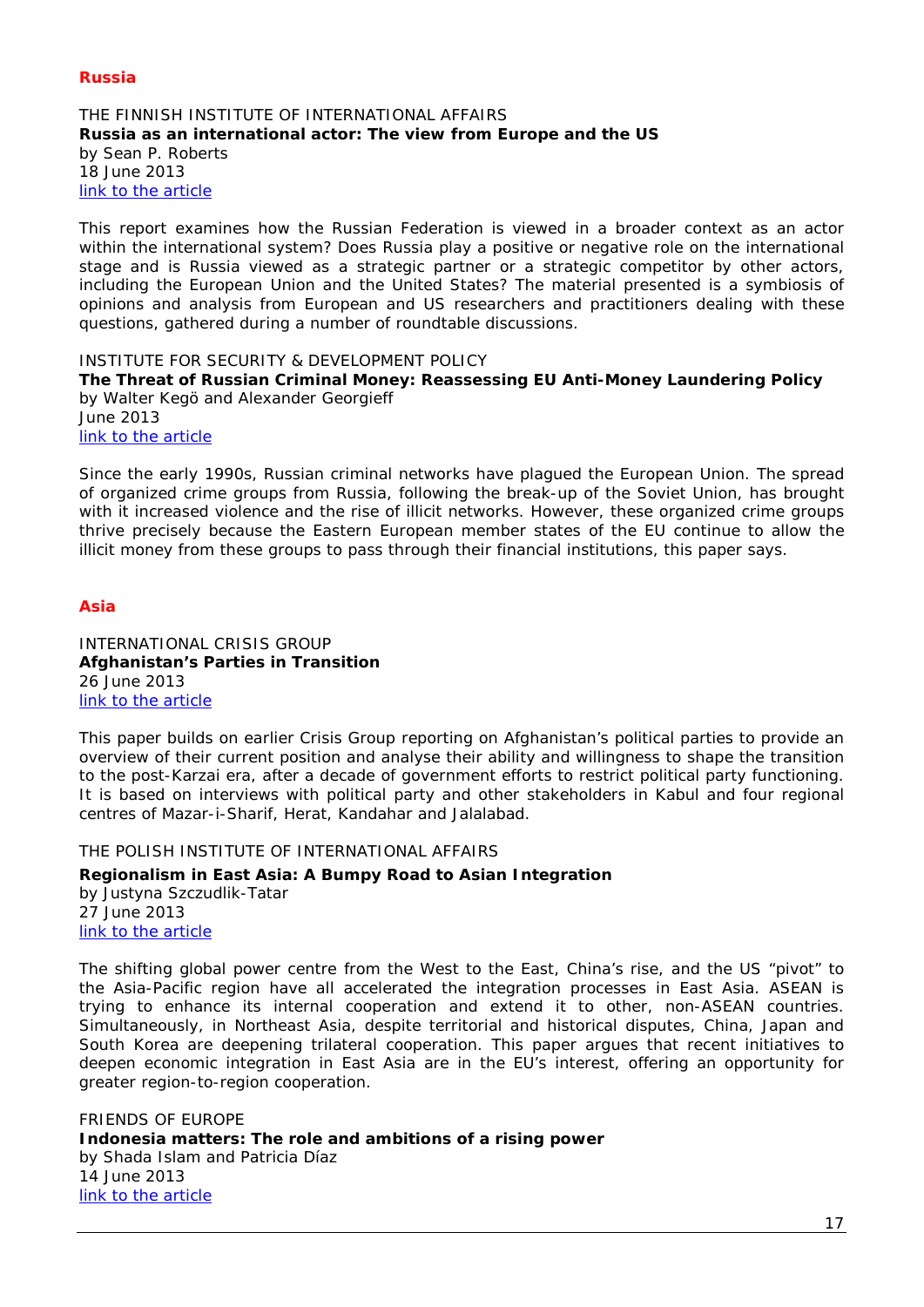This paper seeks to spotlight Indonesia's achievements in consolidating democracy, improving human rights and managing its economic rise. It also illustrates the vast task ahead as policymakers seek further economic reform, try to remove infrastructure bottlenecks, and preserve the country's religious and cultural diversity in the face of extremist forces. It highlights Indonesia's relations with its key neighbours and its pivotal position within ASEAN. The briefing also sets out an agenda for a stronger EU-Indonesia partnership which would recognise the country as a strategic partner.

## *Albania*

<span id="page-17-1"></span><span id="page-17-0"></span>HELLENIC FOUNDATION FOR EUROPEAN & FOREIGN POLICY **Third Briefing Note of Albanian Elections Observatory** 19 June 2013 [link to the article](http://www.eliamep.gr/wp-content/uploads/2013/06/alb1.pdf)

In late June, Albania's Socialist Party won the elections. This briefing analyses the campaign, just as it entered its final phase in a tense political atmosphere. It offers an overview of the political parties' platforms and their respective strategies, while giving special emphasis to their electoral pledges, which are too ambitious to be considered credible. In addition, the paper deals with Albania's EU integration, which is high on the electoral agenda, and the political consensus between Socialists and Democrats that recently led to the adoption of three laws linked to the country's EU membership.

## *Turkey*

<span id="page-17-3"></span><span id="page-17-2"></span>ISTITUTO AFFARI INTERNAZIONALI **An Uncertain Road to Peace: Domestic and Regional Challenges in the Turkish-Kurdish Process** by Emanuela Pergolizzi 10 June 2013 [link to the article](http://www.iai.it/pdf/DocIAI/iaiwp1318.pdf)

After almost three decades of armed struggle, negotiations between the Turkish government and the jailed leader of the Kurdistan Workers' Party (PKK), Abdullah Öcalan, offer a glimmer of hope to end Turkey's most deadly conflict, which has cost up to 40,000 lives until now. This paper argues that there are signs to suggest that the current peace effort has "unprecedented chances of success". However, a Turkish-Kurdish peace depends not only on an agreement between the government and the PKK, but also on Turkey's rise as a mature democracy. The EU, which could play a decisive anchoring role in the country's democratization, has taken a step back, missing its chance of being a facilitator in this long standing conflict.

# *Syria*

<span id="page-17-5"></span><span id="page-17-4"></span>ISTITUTO AFFARI INTERNAZIONALI **The Future of Syria and the Regional Arms Race** by Silvia Colombo 12 June 2013 [link to the article](http://www.iai.it/pdf/DocIAI/iaiwp1319.pdf)

The Syrian conflict remains one of the most troubling foreign policy issues facing the international community, this paper says. While the number of civilian casualties and displaced persons escalates, a renewed diplomatic effort seems to be losing steam, thus projecting a grim outlook onto the future of the country. The paper addresses some of the open questions in the Syrian crisis, namely the weaknesses of the opposition groups, the funding and arming of the opposition, the differences between the so-called moderate and extremist forces within it and the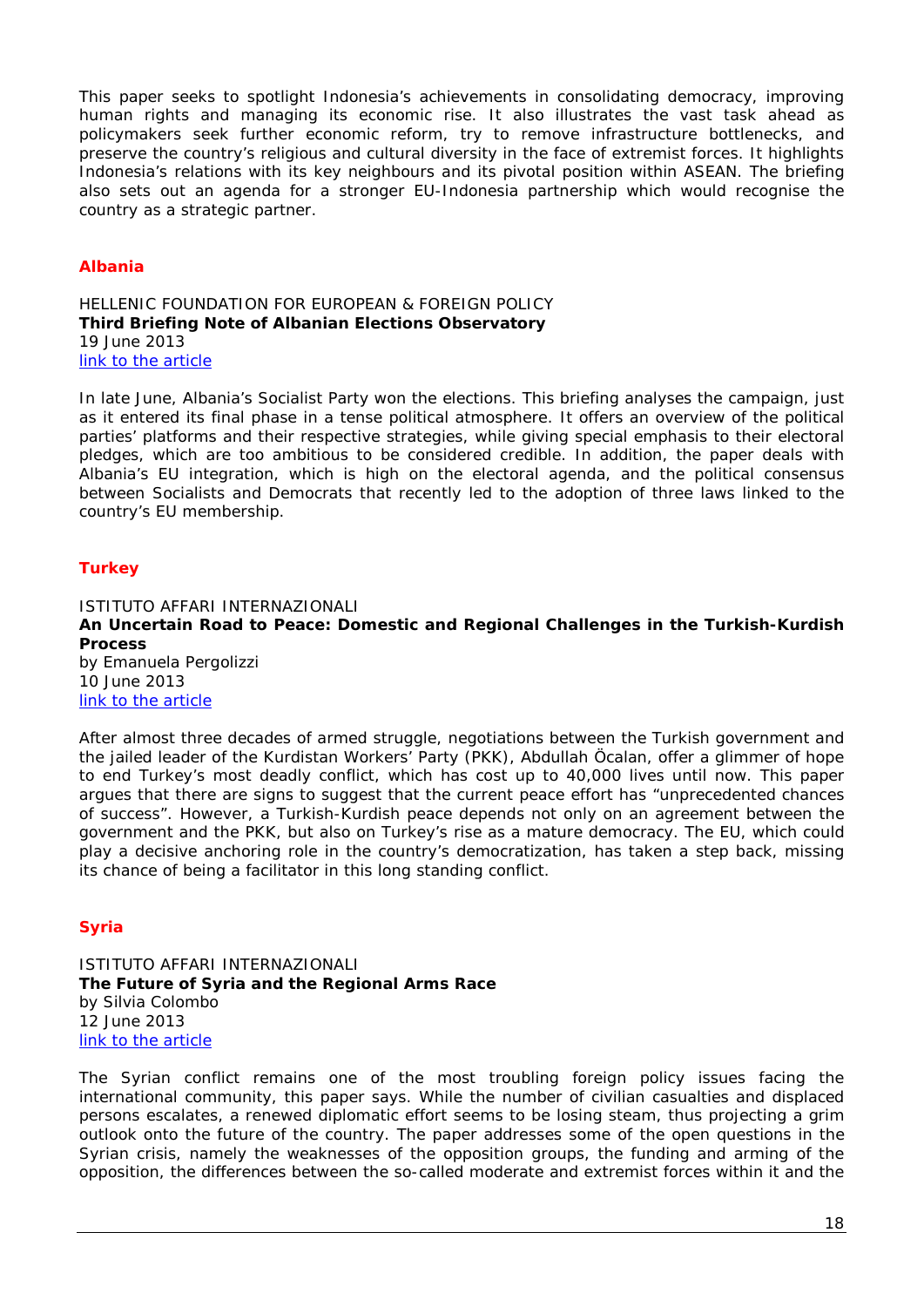humanitarian aid provided to the Syrian refugees, focusing on the active engagement of the Arab Gulf countries, mainly Saudi Arabia and Qatar.

<span id="page-18-0"></span>**The Syrian File. The Role of the Opposition in a Multi-Layered Conflict**

by Cinzia Bianco 27 June 2013 [link to the article](http://www.iai.it/pdf/DocIAI/iaiwp1321.pdf)

Against the backdrop of Iraq's fragmentation and Egypt's derailed revolution, bold steps are clearly needed to prevent Syria from a likewise destiny, far worsened by the level of violence in the country and its role in the region's geopolitics, this paper argues. The degeneration of the crisis into sectarianism and social conflict is an increasingly tangible threat. This paper analyses the anti-Assad front and outlines a post-war plan for national reconciliation framed in the context of the country's own past and experiences from other countries in the region.

<span id="page-18-2"></span><span id="page-18-1"></span>STIFTUNG WISSENSCHAFT UND POLITIK **Chemiewaffen in Syrien. Wie sich die Bedrohung verringern lässt** by Oliver Meier June 2013 [link to the article](http://www.swp-berlin.org/fileadmin/contents/products/aktuell/2013A36_mro.pdf) *(in German)*

The Obama administration's decision to supply weapons to the opposition forces in Syria was justified by the regime's alleged recourse to chemical warfare. However, argues the author, neither arm supply nor a no-fly zone would protect opposition forces or civilians against chemical weapons. Apart from direct intervention on the ground, there are other measures that would reduce the threat of chemical weapons being used in Syria.

<span id="page-18-4"></span><span id="page-18-3"></span>INTERNATIONAL CRISIS GROUP **Syria's Metastasising Conflicts** 27 June 2013 [link to the article](http://www.crisisgroup.org/~/media/Files/Middle%20East%20North%20Africa/Iraq%20Syria%20Lebanon/Syria/143-syrias-metastasising-conflicts.pdf)

Two years, scores of thousands of dead, a mushrooming regional sectarian war and millions of refugees and internally displaced later, the Syrian war is tying the international community in knots largely of its own making, this paper says. Once confident of swift victory, the opposition's foreign allies shifted to a paradigm dangerously divorced from reality: that military pressure would force the regime to alter its calculus so that it would either negotiate its demise or experience internal cracks leading to its collapse. It is past time to get over false hopes and confront a harsh truth. The options that dominate the policy debate would deepen the crisis, not produce a credible exit from it, the authors say.

# *Africa*

<span id="page-18-6"></span><span id="page-18-5"></span>INSTITUT FRANÇAIS DES RELATIONS INTERNATIONALES **France and the Fight against Terrorism in the Sahel. The History of a Difficult Leadership Role** by Tobias Koepf June 2013 [link to the article](http://www.ifri.org/downloads/notedelifriafriquetkoepf.pdf)

The rise of terrorism and especially the creation of Al-Qaida in the Islamic Maghreb (AQIM) in 2007 brought the Sahel region into the focus of world politics. This study gives an overview on the development of French policy in the Sahel over recent years. It analyses how the rise of terrorism in the Sahel brought the region back into the focus of French foreign policy, looks at the French response to the threat from AQIM and the difficulties France faces in this context. It shows these difficulties are also reflected in France's efforts to lead an international response to the crisis that set Mali in turmoil in early 2012. Finally, the study scrutinizes the impact of the French intervention.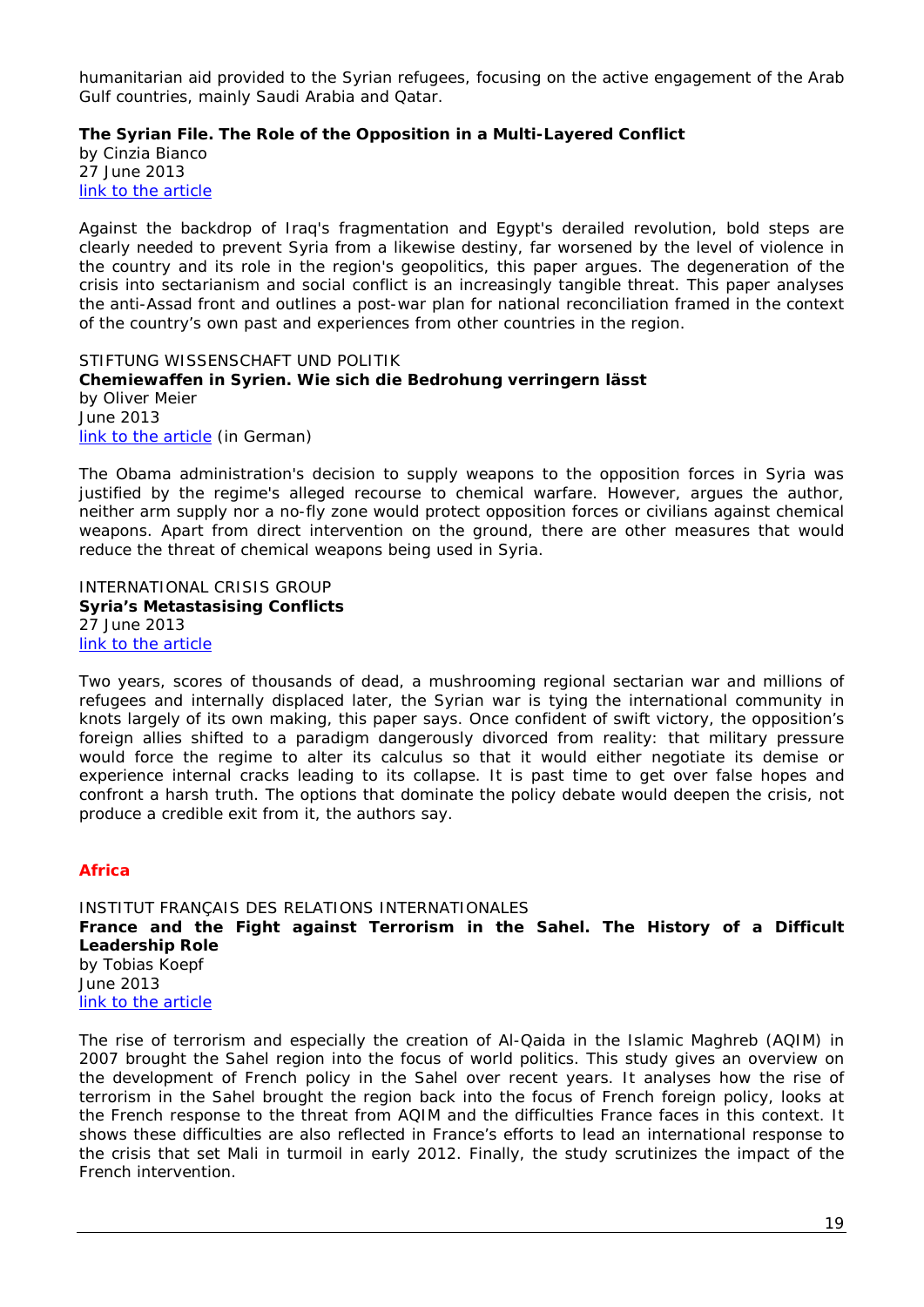## *Afghanistan*

## <span id="page-19-1"></span><span id="page-19-0"></span>INSTITUT DE RELATIONS INTERNATIONALES ET STRATÉGIQUES **Afghanistan : de l'opportunité et des dangers de « dialoguer » avec les talibans (à défaut d'autres options)** by Olivier Guillard, Stéphanie Caux and Vincent Boeswillwald June 2013 [link to the article](http://www.iris-france.org/docs/kfm_docs/docs/observatoire-strategique-asie/2013-06-26-asie-perspectives-strategiques-7.pdf) *(in French)*

The French *Institut des Rélations internationales* reviews the context that lead to the controversial establishment of a Taliban representation in Doha, seen as a prelude to peace negotiations. It contrasts these expectations with the persisting violence in Afghanistan and argues for caution, also in view of the outraged reaction by the legitimate Afghan government.